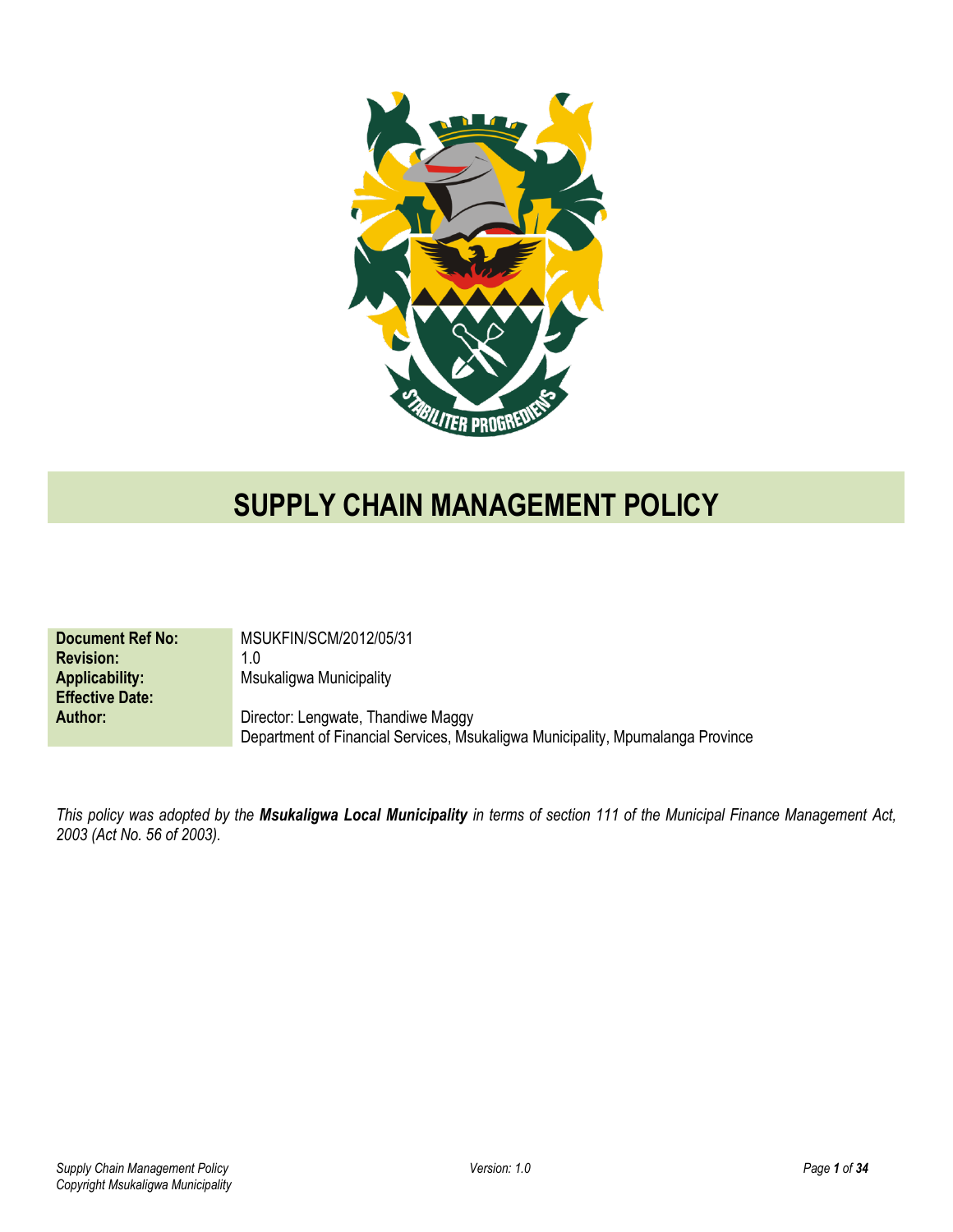# **Table of Contents**

| 1.1.  |            |  |
|-------|------------|--|
| 1.2.  |            |  |
| 1.3.  |            |  |
| 1.4.  |            |  |
| 1.5.  |            |  |
| 1.6.  |            |  |
| 1.7.  |            |  |
| 2.    |            |  |
| 2.1.  |            |  |
| 2.2.  |            |  |
| 2.3.  |            |  |
| 2.4.  |            |  |
| 2.5.  |            |  |
| 2.6.  |            |  |
| 2.7.  |            |  |
| 2.8.  |            |  |
| 2.9.  |            |  |
| 2.10. |            |  |
| 2.11. |            |  |
| 2.12. |            |  |
| 2.13. |            |  |
| 2.14. |            |  |
| 2.15. |            |  |
| 2.16. |            |  |
| 2.17. |            |  |
| 2.18. |            |  |
| 2.19. |            |  |
| 2.20. |            |  |
| 2.21. |            |  |
| 2.22. |            |  |
| 2.23. |            |  |
| 2.24. |            |  |
| 2.25. |            |  |
|       | 2.25.2.    |  |
|       | 2.25.3.    |  |
|       | 2.25.4.    |  |
|       | 2.25.5.    |  |
|       | $2.25.6$ . |  |
| 2.26. |            |  |
| 2.27. |            |  |
| 2.28. |            |  |
| 2.29. |            |  |
| 2.30. |            |  |
| 2.31. |            |  |
| 2.32. |            |  |
| 2.33. |            |  |
| 2.34. |            |  |
| 2.35. |            |  |
| 2.36. |            |  |
| 3.    |            |  |
| 3.1.  |            |  |
| 3.2.  |            |  |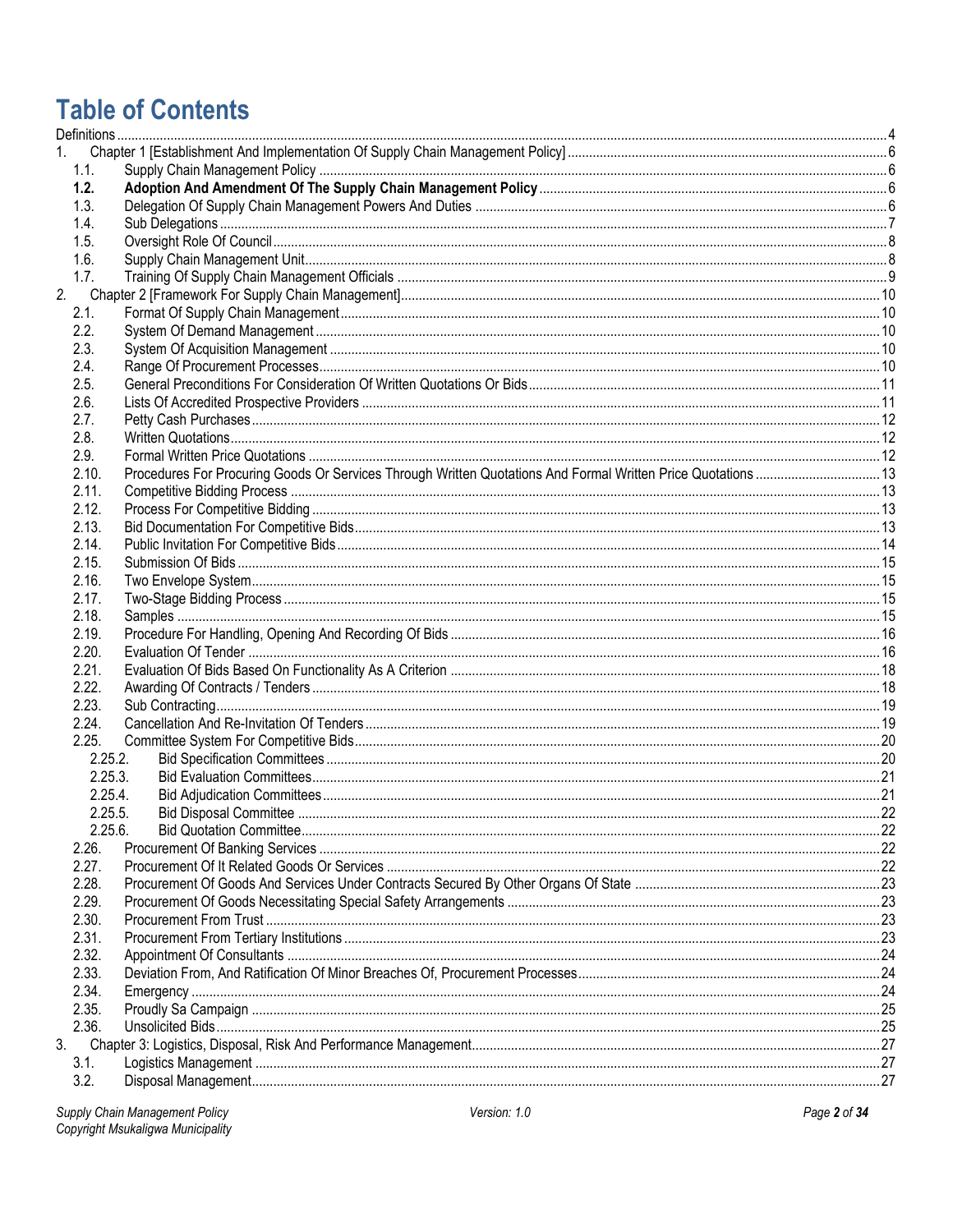|                  | 3.3.    |                                                                                                                               |  |
|------------------|---------|-------------------------------------------------------------------------------------------------------------------------------|--|
|                  | 3.4.    |                                                                                                                               |  |
| $\overline{4}$ . |         |                                                                                                                               |  |
|                  | 4.1.    |                                                                                                                               |  |
|                  | 4.2.    |                                                                                                                               |  |
|                  | 4.3.    |                                                                                                                               |  |
|                  | 4.4.    |                                                                                                                               |  |
|                  | 4.5.    |                                                                                                                               |  |
|                  | 4.6.    |                                                                                                                               |  |
|                  | 4.7.    |                                                                                                                               |  |
|                  | 4.8.    |                                                                                                                               |  |
|                  | 4.9.    |                                                                                                                               |  |
|                  | 4.10.   |                                                                                                                               |  |
|                  | 4.10.3. | Eme B-Bbee Status Level Certificates Issued By Auditor / Accounting Officers As Contemplated In The Close Corporation Act  32 |  |
|                  | 4.10.4  |                                                                                                                               |  |
|                  | 4.10.5. |                                                                                                                               |  |
|                  | 4.11.   |                                                                                                                               |  |
|                  | 4.12.   |                                                                                                                               |  |
|                  | 4.13.   |                                                                                                                               |  |
|                  | 4.14.   |                                                                                                                               |  |
|                  | 4.15.   |                                                                                                                               |  |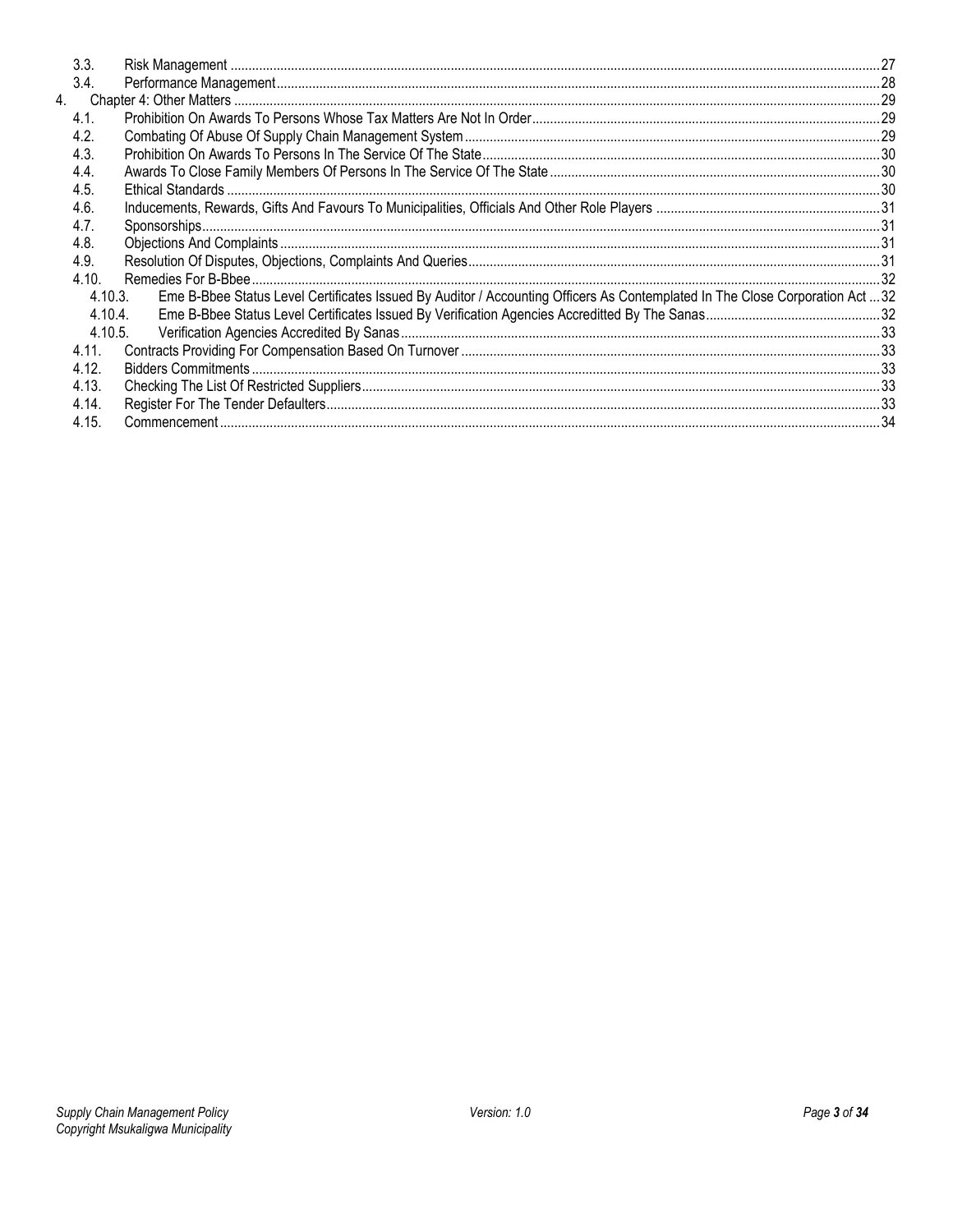# <span id="page-3-0"></span>**DEFINITIONS**

In this policy, unless the context otherwise indicates, a word or expression to which a meaning has been assigned in the Act has the same meaning as in the Act, and –

| "Act"<br>"All applicable taxes"                                                     | means the Preferential Procurement Policy Framework Act, 2000 (Act No 5 of 2000);<br>includes value-added tax, pay as you earn, income tax, unemployment insurance fund<br>contributions and skills development levies;                                                                                                                                                                                                                               |              |
|-------------------------------------------------------------------------------------|-------------------------------------------------------------------------------------------------------------------------------------------------------------------------------------------------------------------------------------------------------------------------------------------------------------------------------------------------------------------------------------------------------------------------------------------------------|--------------|
| "B-BBEE<br>status<br>level<br>0f<br>contributor"                                    | means the B-BBEE status received by a measured entity based on its overall performance using<br>the relevant scorecard contained in the Codes of Good Practice on Black Economic<br>issued in terms of section 9 (1) of the Broad-Based Black Economic<br>Empowerment,<br><b>Empowerment Act:</b>                                                                                                                                                     |              |
| "B-BBEE"                                                                            | means broad-based black economic empowerment as defined in section 1 of the Broad-Based<br><b>Black Economic Empowerment Act;</b>                                                                                                                                                                                                                                                                                                                     |              |
| "Broad-Based Black Economic<br><b>Empowerment Act"</b>                              | MEANS THE Broad-Based Black Economic Empowerment Act, 2003 (Act No. 53 of 2003);                                                                                                                                                                                                                                                                                                                                                                      |              |
| "comparative price"                                                                 | means the price after the factors of a non-firm price and all conditional discounts that can be<br>utilized have been taken into consideration;                                                                                                                                                                                                                                                                                                       |              |
| "competitive bid"<br>"competitive bidding process"<br>"consortium or joint venture" | means a bid in terms of a competitive bidding process;<br>means a competitive bidding process referred to in this policy;<br>means an association of persons for the purpose of combining their expertise, property, capital,<br>efforts, skill and knowledge in an activity for the execution of a contract;                                                                                                                                         |              |
| "contract"<br>"designated sector"                                                   | means the agreement that results from the acceptance of a tender by an organ of state;<br>Means a sector, sub-sector or industry that has been designated by the Department of Trade and<br>Industry in line with national development and industrial policies for local production, where only<br>locally produced services, works or goods or locally manufactured goods meet the stipulated<br>minimum threshold for local production and content; |              |
| "final award"                                                                       | in relation to bids or quotations submitted for a contract, means the final decision on which bid or<br>quote to accept;                                                                                                                                                                                                                                                                                                                              |              |
| "firm price"                                                                        | means the price that is only subject to adjustments in accordance with the actual increase or<br>decrease resulting from the change, imposition, or abolition of customs or excise duty and any<br>other duty, levy, or tax, which, in terms of the law or regulation, is binding on the contractor and<br>demonstrably has an influence on the price of any supplies, or the rendering costs of any service,<br>for the execution of the contract;   |              |
| "formal written price quotation"                                                    | means quotations referred to in this policy;                                                                                                                                                                                                                                                                                                                                                                                                          |              |
| "functionality"                                                                     | means the measurement according to predetermined norms, as set out in the tender documents,<br>of a service or commodity that is designed to be practical and useful, working or operating, taking<br>into account, among other factors, the quality, reliability, viability and durability of a service and<br>the technical capacity and ability of a tenderer;                                                                                     |              |
| "imported content"                                                                  | means that portion of the tender price represented by the cost of components, parts or materials<br>which have been or are still to be imported (whether by the supplier or its subcontractors) and<br>which costs are inclusive of the costs abroad, plus freight and other direct importation costs, such<br>as landing costs, dock dues, import duty, sales duty or other similar tax or duty at the South<br>African port of entry;               |              |
| "in the service of the state"                                                       | means to be $-$<br>濠<br>a member of -<br>any municipal council;<br>➤<br>any provincial legislature; or<br>➤<br>the National Assembly or the National Council of Provinces;<br>a member of the board of directors of any municipal entity;<br>$\bullet$                                                                                                                                                                                                |              |
| Supply Chain Management Policy                                                      | Version: 1.0                                                                                                                                                                                                                                                                                                                                                                                                                                          | Page 4 of 34 |

*Copyright Msukaligwa Municipality*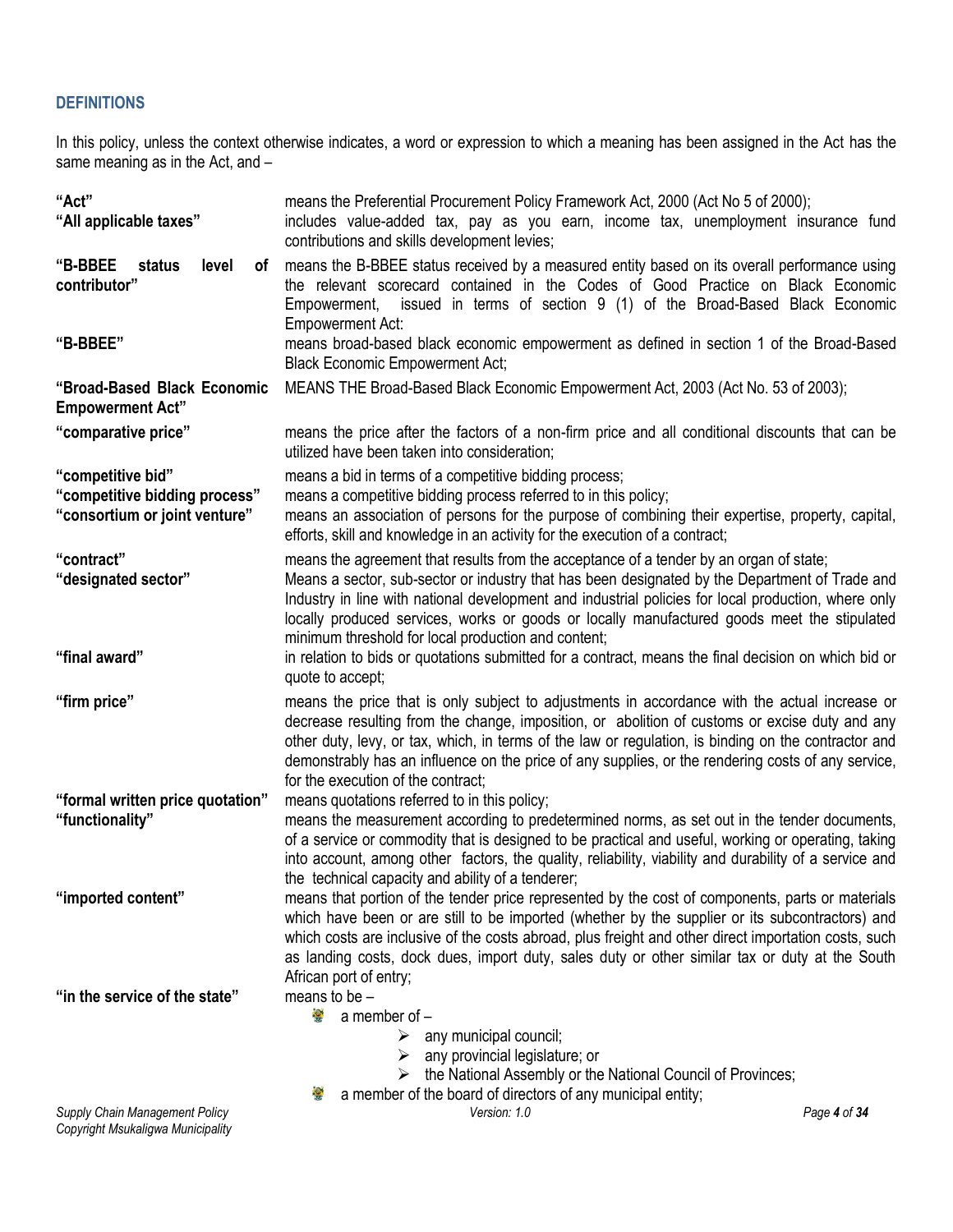| "list of accredited prospective<br>providers"                               | or constitutional institution within the meaning of the Public Finance Management Act,<br>1999 (Act No.1 of 1999);<br>a member of the accounting authority of any national or provincial public entity; or<br>an employee of Parliament or a provincial legislature;<br>means the list of accredited prospective providers which a municipality or municipal entity must<br>keep in terms of paragraph 14 of this policy;                                  |
|-----------------------------------------------------------------------------|------------------------------------------------------------------------------------------------------------------------------------------------------------------------------------------------------------------------------------------------------------------------------------------------------------------------------------------------------------------------------------------------------------------------------------------------------------|
| "local content"                                                             | means that portion of the tender price which is not included in the imported content, provided that<br>local manufacture does take place;                                                                                                                                                                                                                                                                                                                  |
| "long term contract"<br>"non-firm prices"<br>"other applicable legislation" | means a contract with a duration period exceeding one year;<br>means all prices other than "firm" prices;<br>means any other legislation applicable to municipal supply chain management, including -<br>the Preferential Procurement Policy Framework Act, 2000 (Act No. 5 of 2000);<br>the Broad-Based Black Economic Empowerment Act, 2003 (Act No. 53 of 2003); and<br>矕<br>the Construction Industry Development Board Act, 2000 (Act No.38 of 2000); |
| "person"<br>"rand value"                                                    | includes a juristic person;<br>means the total estimated value of a contract in South African currency, calculated at the time of<br>tender invitations, and includes all applicable taxes and excise duties;                                                                                                                                                                                                                                              |
| "Regulation"<br>"Service provider"                                          | means the Local Government: Municipal Supply Chain Management Regulations;<br>means an accredited service provider by the Council, of goods and services required from to time<br>by the Council.                                                                                                                                                                                                                                                          |
| "Sole supplier"<br>"sub-contract"                                           | means sole/single supplier as referred to in paragraph 36 of this policy;<br>means the primary contractor's assigning, leasing, making out work to, or employing, another<br>person to support such primary contractor in the execution of part of a project in terms of the<br>contract;                                                                                                                                                                  |
| "Supply Chain Management<br>"Code of Conduct"                               | means the National Treasury's Code of Conduct for Supply Chain Management Practitioners and<br>other Role Players, as amended by the Council, which is part of the policy                                                                                                                                                                                                                                                                                  |
| "Supply Chain Management"                                                   | means systems approach to manage the entire flow of goods and services that will create and<br>optimize value for customer in the form of products and services which specifically at satisfying<br>customer demands                                                                                                                                                                                                                                       |
| "tender"                                                                    | means a written offer in a prescribed or stipulated form in response to an invitation by an organ of<br>state for the provision of services, works or goods, through price quotations, advertised<br>competitive tendering processes or proposals;                                                                                                                                                                                                         |
| "the Act"<br>"total revenue"                                                | means the Local Government: Municipal Finance Management Act, 2003 (Act No. 56 of 2003);<br>Bears the same meaning assigned to this expression in the Codes of Good Practice on Black<br>Economic Empowerment, issued in terms of section 9(1) of the Broad-Based Black Economic<br>Empowerment Act and promulgated in the Government Gazette on 9 February 2007;                                                                                          |
| "Treasury guidelines"                                                       | means any guidelines on supply chain management issued by the Minister in terms of section 168<br>of the Act:                                                                                                                                                                                                                                                                                                                                              |
| "trust"                                                                     | means the arrangement through which the property of one person is made over or bequeathed to<br>a trustee to administer such property for the benefit of another person; and                                                                                                                                                                                                                                                                               |
| "trustee"                                                                   | means any person, including the founder of a trust, to whom property is bequeathed in order for<br>such property to be administered for the benefit of another person.                                                                                                                                                                                                                                                                                     |
| "written quotations"                                                        | means quotations referred to in paragraph 8.3.6 of this policy.                                                                                                                                                                                                                                                                                                                                                                                            |

**a** an official of any municipality or municipal entity;

an employee of any national or provincial department, national or provincial public entity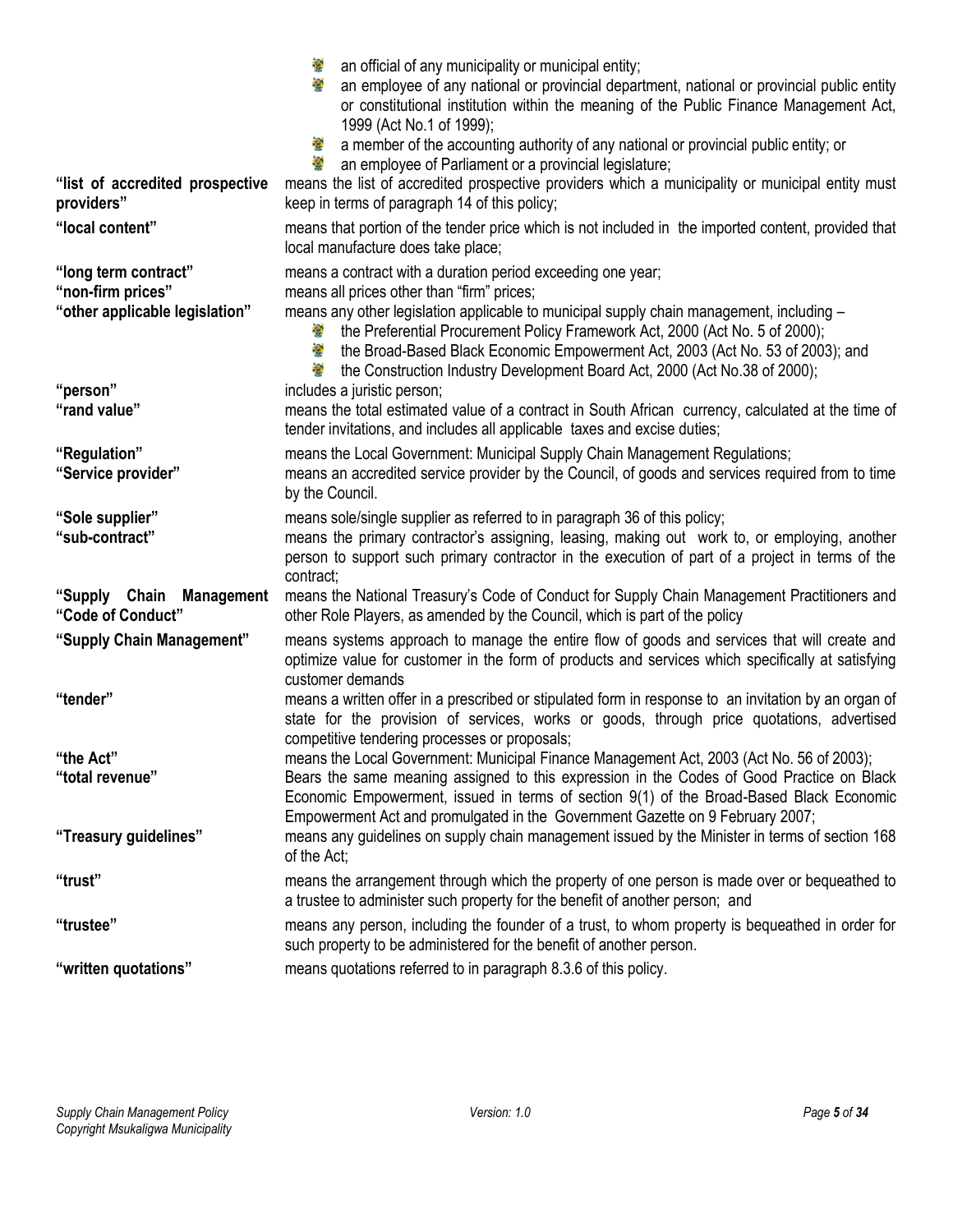## <span id="page-5-1"></span><span id="page-5-0"></span>**1. CHAPTER 1 [ESTABLISHMENT AND IMPLEMENTATION OF SUPPLY CHAIN MANAGEMENT POLICY]**

## **1.1. SUPPLY CHAIN MANAGEMENT POLICY**

- 1.1.1. The Msukaligwa Local Municipality resolves in terms of section 111 of the Act to have and implement a supply chain management policy that gives effect to –
	- 1.1.1.1. section 217 of the Constitution; and
	- 1.1.1.2. Part 1 of Chapter 11 and other applicable provisions of the Act;
	- 1.1.1.3. is fair, equitable, transparent, competitive and cost effective;

#### 1.1.2. complies with –

- 1.1.2.1. the regulatory framework prescribed in Chapter 2 of the Regulations; and
- 1.1.2.2. any minimum norms and standards that may be prescribed in terms of section 168 of the Act;
- 1.1.2.3. is consistent with other applicable legislation;<br>1.1.2.4 does not undermine the objective for uniformit
- does not undermine the objective for uniformity in supply chain management systems between organs of state in all spheres; and
- 1.1.2.5. is consistent with national economic policy concerning the promotion of investments and doing business with the public sector.
- 1.1.2.6. The municipality may not act otherwise than in accordance with this supply chain management policy when –
	- 1.1.2.6.1. procuring goods or services;<br>1.1.2.6.2. disposing of goods no longer
	- disposing of goods no longer needed;
	- 1.1.2.6.3. selecting contractors to provide assistance in the provision of municipal services otherwise than in circumstances where Chapter 8 of the Municipal Systems Act applies; or
- 1.1.2.7. in the case of a municipality, selecting external mechanisms referred to in section 80(1)(b) of the Municipal Systems Act for the provision of municipal services in circumstances contemplated in section 83 of that Act.
- 1.1.3. Subparagraphs (1.1.1) and (1.1.2) of this policy do not apply in the circumstances described in section 110 (2) of the Act except where specifically provided otherwise in this policy.

## <span id="page-5-2"></span>**1.2. ADOPTION AND AMENDMENT OF THE SUPPLY CHAIN MANAGEMENT POLICY**

- 1.2.1. The accounting officer must
	- 1.2.1.1. at least annually review the implementation of this policy; and
	- 1.2.1.2. when the accounting officer considers it necessary, submit proposals for the amendment of this policy to the council.
- 1.2.2. If the accounting officer submits a draft policy to the council that differs from the model policy, the accounting officer must ensure that such draft policy complies with the Regulations. The accounting officer must report any deviation from the model policy to the National Treasury and the relevant provincial treasury.
- 1.2.3. When amending this supply chain management policy the need for uniformity in supply chain practices, procedures and forms between organs of state in all spheres, particularly to promote accessibility of supply chain management systems for small businesses must be taken into account.
- 1.2.4. The accounting officer of a municipality must in terms of section 62(1)(f)(iv) of the Act, take all reasonable steps to ensure that the municipality has and implements this supply chain management policy.

## <span id="page-5-3"></span>**1.3. DELEGATION OF SUPPLY CHAIN MANAGEMENT POWERS AND DUTIES**

- 1.3.1. The council hereby delegates such additional powers and duties to the accounting officer so as to enable the accounting officer –
- 1.3.2. to discharge the supply chain management responsibilities conferred on accounting officers in terms of –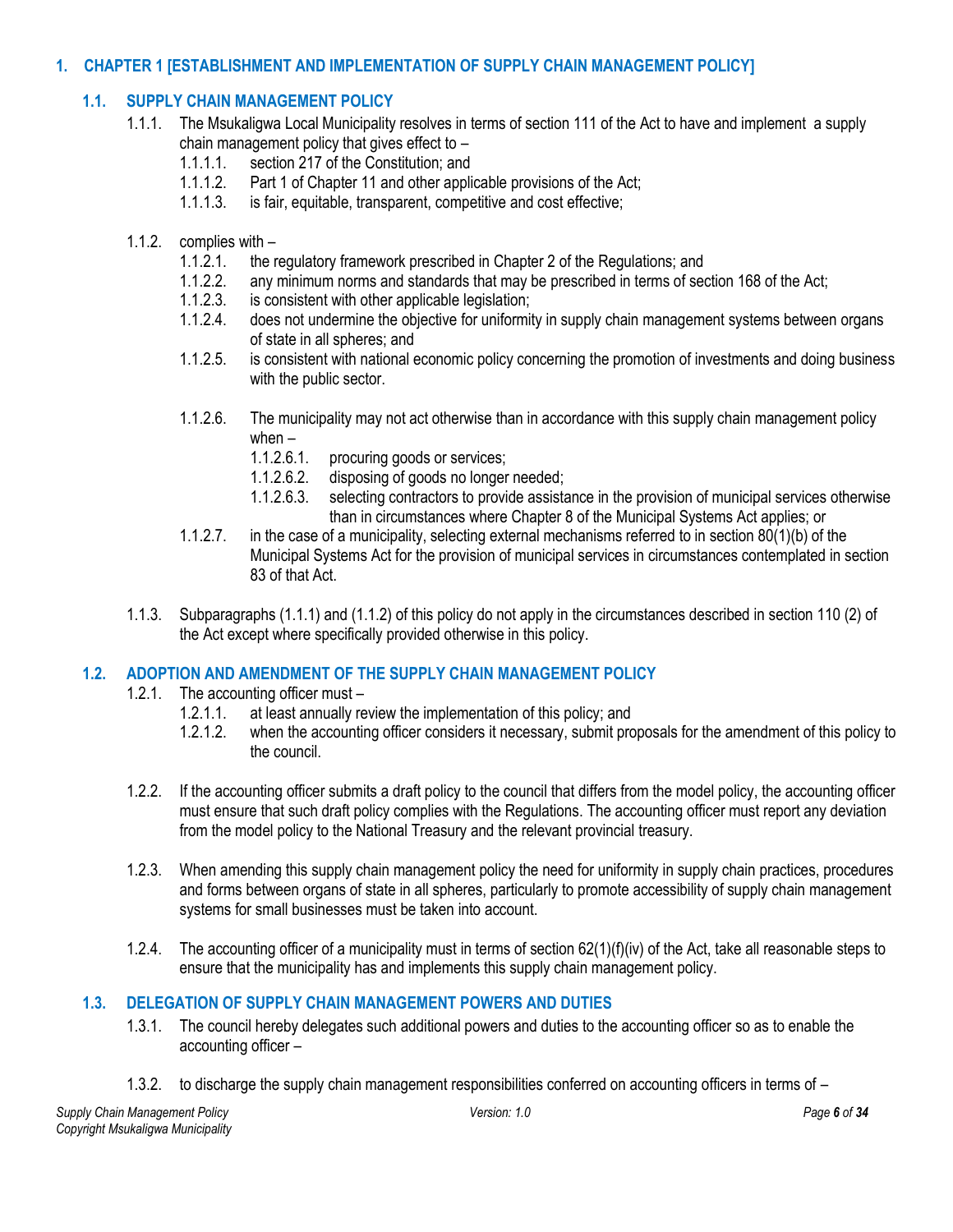- 1.3.2.1. Chapter 8 or 10 of the Act; and
- 1.3.2.2. the supply chain management policy;
- 1.3.3. to maximise administrative and operational efficiency in the implementation of the supply chain management policy;
- 1.3.4. to enforce reasonable cost-effective measures for the prevention of fraud, corruption, favouritism and unfair and irregular practices in the implementation of the supply chain management policy; and
- 1.3.5. to comply with his or her responsibilities in terms of section 115 and other applicable provisions of the Act.
- 1.3.6. Sections 79 and 106 of the Act apply to the sub delegation of powers and duties delegated to an accounting officer in terms of this policy.
- 1.3.7. The council or accounting officer may not delegate or sub delegate any supply chain management powers or duties to a person who is not an official of the municipality or to a committee which is not exclusively composed of officials of the municipality.
- 1.3.8. This paragraph may not be read as permitting an official to whom the power to make final awards has been delegated, to make a final award in a competitive bidding process otherwise than through the committee system provided for in paragraph 26 of this policy.

#### <span id="page-6-0"></span>**1.4. SUB DELEGATIONS**

- 1.4.1. The accounting officer may in terms of section 79 or 106 of the Act sub delegate any supply chain management powers and duties, including those delegated to the accounting officer in terms of this policy, but any such sub delegation must be consistent with subparagraph (1.4.2.2) and paragraph (1.4.2.4) of this policy.
- 1.4.2. The power to make a final award
	- 1.4.2.1. above R200 000 (VAT included) may not be sub delegated by the accounting officer;
	- 1.4.2.2. above R100 000 (VAT included), but not exceeding R200 000 (VAT included), may be sub delegated but only to:
		- 1.4.2.2.1. the chief financial officer;<br>1.4.2.2.2. a senior manager; or
		- a senior manager; or
		- 1.4.2.2.3. a bid quotation committee of which the chief financial officer or a senior manager directly accountable to the CFO is a member; or
	- 1.4.2.3. not exceeding R100 000 (VAT included) may be sub delegated but only to
		- 1.4.2.3.1. the chief financial officer;
		- 1.4.2.3.2. a senior manager;
		- 1.4.2.3.3. a manager directly accountable to the chief financial officer or a senior manager; or
		- 1.4.2.3.4. a quotation bid adjudication committee.
	- 1.4.2.4. The acquisition Committees, which solely are composed of employees, shall make decisions in accordance with their Terms of Reference. No advisor or consultant will have decision-making powers to make final awards on behalf of the council.
	- 1.4.2.5. An official or bid adjudication committee to which the power to make final awards has been sub delegated in accordance with this policy must within five days of the end of each month submit to the official referred to in subparagraph (1.4.1) of this policy a written report containing particulars of each final award made by such official or committee during that month, including– 1.4.2.5.1. the amount of the award;
		- 1.4.2.5.2. the name of the person to whom the award was made; and
		- 1.4.2.5.3. the reason why the award was made to that person.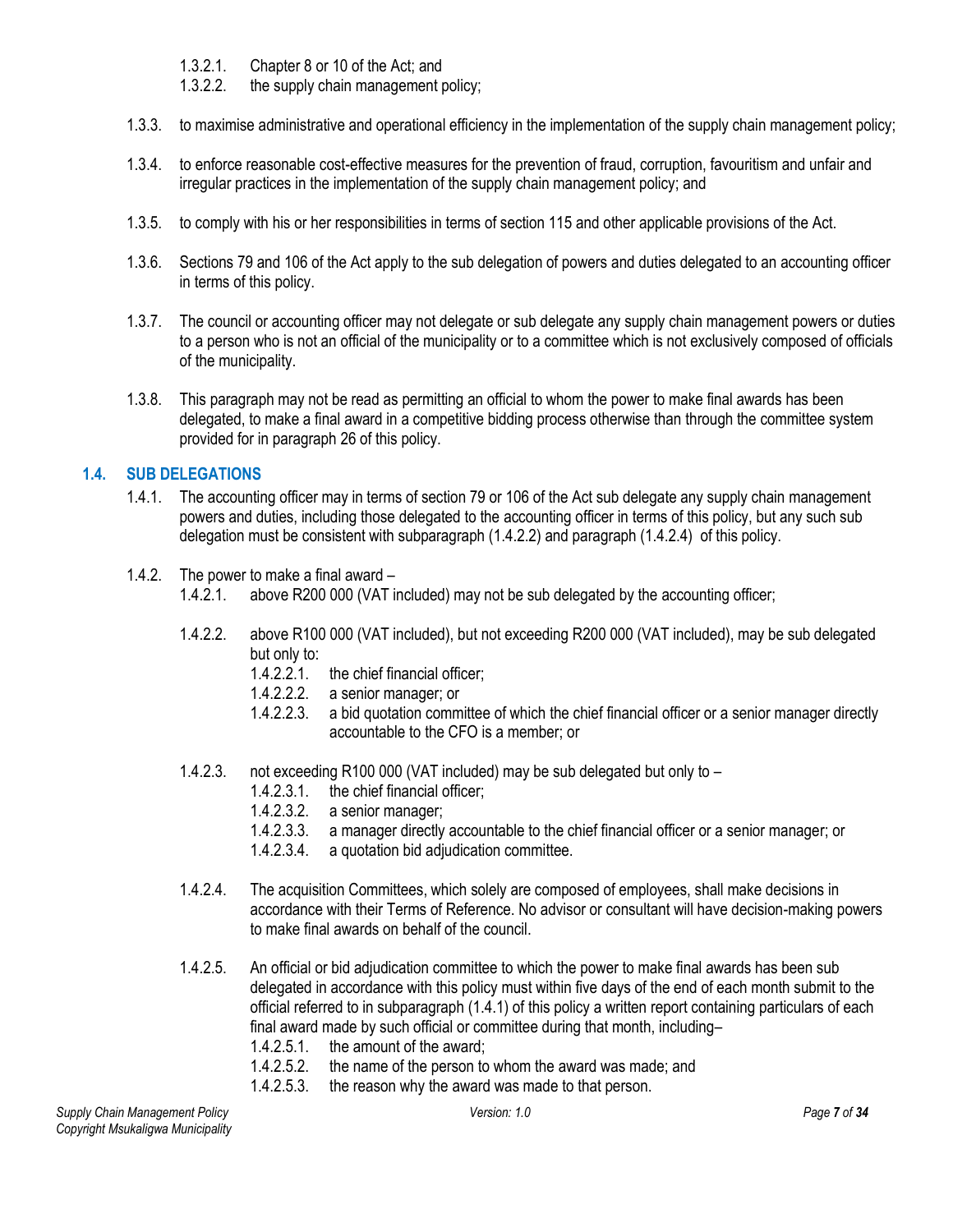- 1.4.2.5.4. The reason for deviations in the implementation of this policy
- 1.4.2.5.5. A written report referred to in subparagraph (1.4.2.5) of this policy must be submitted to the accounting officer, in the case of an award by  $-$ 
	- 1.4.2.5.5.1. the chief financial officer;
	- 1.4.2.5.5.2. a senior manager; or
	- 1.4.2.5.5.3. a bid adjudication committee of which the chief financial officer or a senior manager is a member; or
	- 1.4.2.5.5.4. to the chief financial officer or the senior manager responsible for the relevant bid, in the case of an award by –
		- 1.4.2.5.5.4.1. a manager referred to in subparagraph (1.4.2.5.5) of this policy; or
		- 1.4.2.5.5.4.2. a bid adjudication committee of which the chief financial officer or a senior manager is not a member.
- 1.4.2.5.6. to the chief financial officer or the senior manager responsible for the relevant bid, in the case of an award by –
	- 1.4.2.5.6.1. a manager referred to in subparagraph (1.4.2.5.5) of this policy; or
	- 1.4.2.5.6.2. a bid adjudication committee of which the chief financial officer or a senior manager is not a member.
- 1.4.2.6. Subparagraphs (1.4.2) of this policy do not apply to procurements out of petty cash.
- 1.4.2.7. This paragraph may not be interpreted as permitting an official to whom the power to make final awards has been sub delegated, to make a final award in a competitive bidding process otherwise than through the committee system provided for in paragraph 26 of this policy.
- 1.4.2.8. supply chain management decision-making powers may be delegated to an advisor or consultant.

#### <span id="page-7-0"></span>**1.5. OVERSIGHT ROLE OF COUNCIL**

- 1.5.1. The council must maintain oversight over the implementation of this supply chain management policy.
- 1.5.2. For the purposes of such oversight the accounting officer must
	- 1.5.2.1. within 30 days of the end of each financial year, submit a report on the implementation of the supply chain management policy of the municipality and of any municipal entity under its sole or shared control, to the council of the municipality; and
	- 1.5.2.2. whenever there are serious and material problems in the implementation of the supply chain management policy, immediately submit a report to the council.
- 1.5.3. The accounting officer must, within 10 days of the end of each quarter, submit a report on the implementation of the supply chain management policy to the Executive Mayor.
- 1.5.4. The reports must be made public in accordance with section 21A of the Municipal Systems Act.
- 1.5.5. The Council may require a monthly report on all bids awarded during that month.

## <span id="page-7-1"></span>**1.6. SUPPLY CHAIN MANAGEMENT UNIT**

- 1.6.1. The accounting officer must establish a supply chain management unit to implement this supply chain management policy.
- 1.6.2. The supply chain management unit must, where possible, operate under the direct supervision of the chief financial officer or an official to whom this duty has been delegated in terms of section 82 of the Act.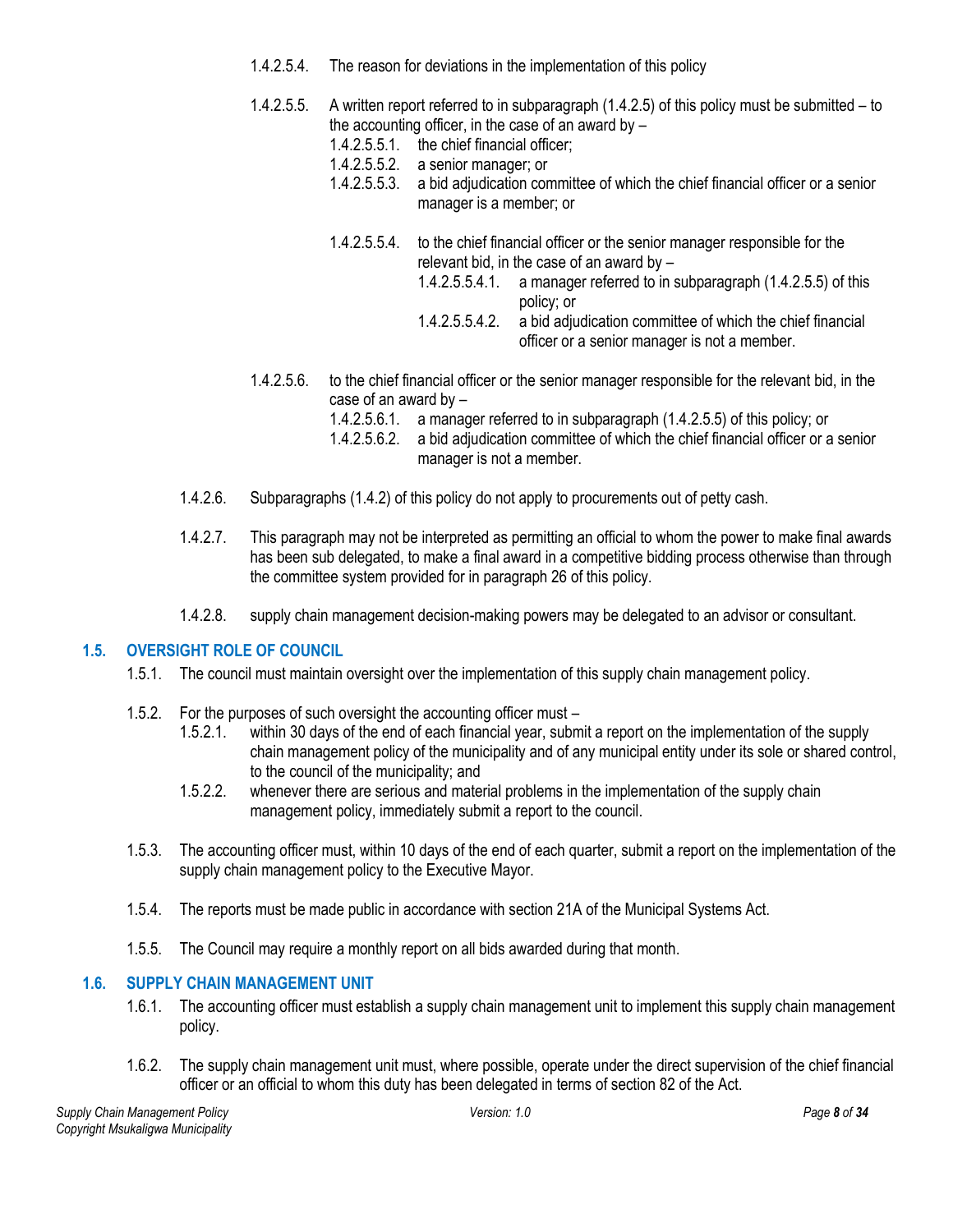# <span id="page-8-0"></span>**1.7. TRAINING OF SUPPLY CHAIN MANAGEMENT OFFICIALS**

1.7.1. The training of officials involved in implementing the supply chain management policy should be in accordance with any Treasury guidelines on supply chain management training, South African Qualification Act, Skills Development Act and best practises.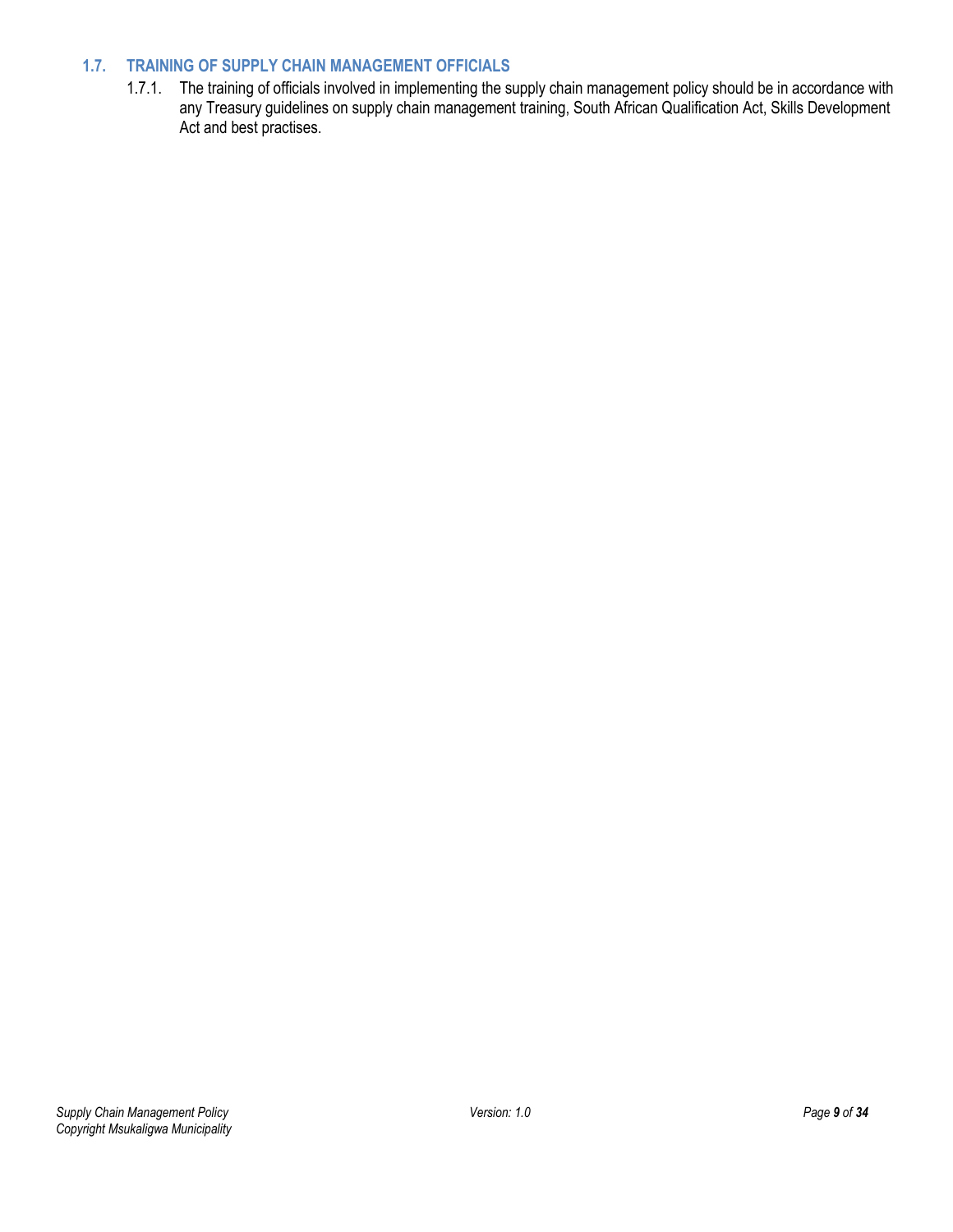## <span id="page-9-1"></span><span id="page-9-0"></span>*2.* **CHAPTER 2 [FRAMEWORK FOR SUPPLY CHAIN MANAGEMENT]**

## **2.1. FORMAT OF SUPPLY CHAIN MANAGEMENT**

- 2.1.1. This supply chain management policy provides systems for –<br>2.1.1.1. demand management:
	- demand management;
	- 2.1.1.2. acquisition management;
	- 2.1.1.3. logistics management;
	- 2.1.1.4. disposal management;
	- 2.1.1.5. risk management; and
	- 2.1.1.6. performance management.

#### <span id="page-9-2"></span>**2.2. SYSTEM OF DEMAND MANAGEMENT**

2.2.1. The accounting officer must establish, through operational procedures, an effective system of demand management in order to ensure that the resources required to support the strategic and operational commitments are delivered at the correct time, at the right price and at the right location, and that the quantity and quality satisfy the needs.

#### <span id="page-9-3"></span>**2.3. SYSTEM OF ACQUISITION MANAGEMENT**

- 2.3.1. The accounting officer must establish, through operational procedures, an effective system of acquisition management in order to ensure –
	- 2.3.1.1. that goods and services are procured by the municipality or municipal entity in accordance with authorised processes only;
	- 2.3.1.2. that expenditure on goods and services is incurred in terms of an approved budget in terms of section 15 of the Act;
	- 2.3.1.3. that the threshold values for the different procurement processes are complied with;
	- 2.3.1.4. that bid documentation, evaluation and adjudication criteria, and general conditions of a contract, are in accordance with any applicable legislation; and
	- 2.3.1.5. that any Treasury guidelines on acquisition management are properly taken into account.
- 2.3.2. This supply chain management policy, except where provided otherwise in the policy, does not apply in respect of the procurement of goods and services contemplated in section 110(2) of the Act, including –
	- 2.3.2.1. water from the Department of Water Affairs or a public entity, another municipality or a municipal entity; and
	- 2.3.2.2. electricity from Eskom or another public entity, another municipality or a municipal entity.
- 2.3.3. The following information must be made public wherever goods or services contemplated in section 110(2) of the Act are procured other than through the supply chain management system –
	- 2.3.3.1. the kind of goods or services; and
	- 2.3.3.2. the name of the supplier.

#### <span id="page-9-4"></span>**2.4. RANGE OF PROCUREMENT PROCESSES**

- 2.4.1. The procurement of goods and services through this policy is provided by way of
	- 2.4.1.1. petty cash purchases, up to a transaction value of R1000 (VAT included);
	- 2.4.1.2. at least two written quotations for procurement of a transaction value from R1000 up to R5 000 (VAT included) for the Msukaligwa Municipality main offices and R1 000 (VAT included) for water services regions;
	- 2.4.1.3. formal written price quotations for procurements of a transaction value over R10 000 up to R200 000 (VAT included); and
	- 2.4.1.4. a competitive bidding process for–
		- 2.4.1.4.1. procurements above a transaction value of R200 000 (VAT included); and
		- 2.4.1.4.2. the procurement of long term contracts.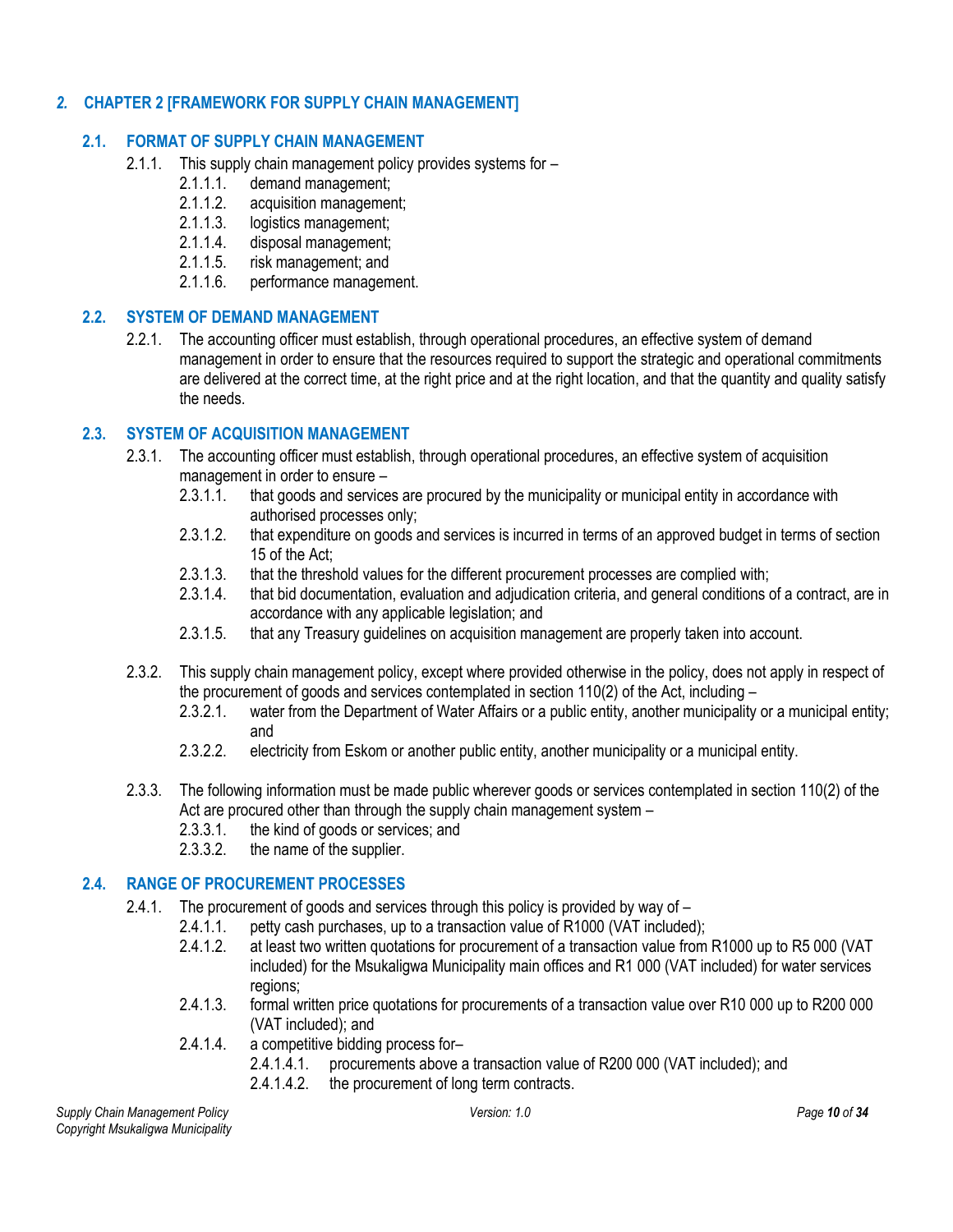- 2.4.1.5. The accounting officer may, in writing;
	- 2.4.1.5.1. lower, but not increase, the different threshold values specified in subparagraph (2.4.1.2); or
	- 2.4.1.5.2. direct that
		- 2.4.1.5.2.1. written or verbal quotations be obtained for any specific procurement of a transaction value lower than R2 000;
		- 2.4.1.5.2.2. formal written price quotations be obtained for any specific procurement of a transaction value lower than R10 000; or
		- 2.4.1.5.2.3. a competitive bidding process be followed for any specific procurement of a transaction value lower than R200 000.
- 2.4.1.6. Goods or services may not deliberately be split into parts or items of a lesser value merely to avoid complying with the requirements of the policy. When determining transaction values, a requirement for goods or services consisting of different parts or items must as far as possible be treated and dealt with as a single transaction.

#### <span id="page-10-0"></span>**2.5. GENERAL PRECONDITIONS FOR CONSIDERATION OF WRITTEN QUOTATIONS OR BIDS**

- 2.5.1. A written quotation or bid may not be considered unless the provider who submitted the quotation or bid
	- 2.5.1.1. has furnished that provider's
		- 2.5.1.1.1. full name;
		- 2.5.1.1.2. identification number or company or other registration number; and
		- 2.5.1.1.3. tax reference number and VAT registration number, if any;
		- 2.5.1.1.4. has authorised the municipality to obtain a tax clearance from the South African Revenue Services that the provider's tax matters are in order; and
		- 2.5.1.1.5. has indicated
			- 2.5.1.1.5.1. whether he or she is in the service of the state, or has been in the service of the state in the previous twelve months;
			- 2.5.1.1.5.2. if the provider is not a natural person, whether any of its directors, managers, principal shareholders or stakeholder is in the service of the state, or has been in the service of the state in the previous twelve months; or
			- 2.5.1.1.5.3. whether a spouse, child or parent of the provider or of a director, manager, shareholder or stakeholder referred to is in the service of the state, or has been in the service of the state in the previous twelve months.

## <span id="page-10-1"></span>**2.6. LISTS OF ACCREDITED PROSPECTIVE PROVIDERS**

- 2.6.1. The accounting officer must
	- 2.6.1.1. keep a list of accredited prospective providers of goods and services that must be used for the procurement requirements of the through written or verbal quotations and formal written price quotations; and
	- 2.6.1.2. at least once a year through newspapers commonly circulating locally, the website and any other appropriate ways, invite prospective providers of goods or services to apply for evaluation and listing as accredited prospective providers;
	- 2.6.1.3. specify the listing criteria for accredited prospective providers; and <br>2.6.1.4 disallow the listing of any prospective provider whose name appear
	- 2.6.1.4. disallow the listing of any prospective provider whose name appears on the National Treasury's or Provincial database as a person prohibited from doing business with the public sector.
	- 2.6.1.5. The list must be updated at least quarterly to include any additional prospective providers and any new commodities or types of services.
	- 2.6.1.6. Prospective providers must be allowed to submit applications for listing at any time.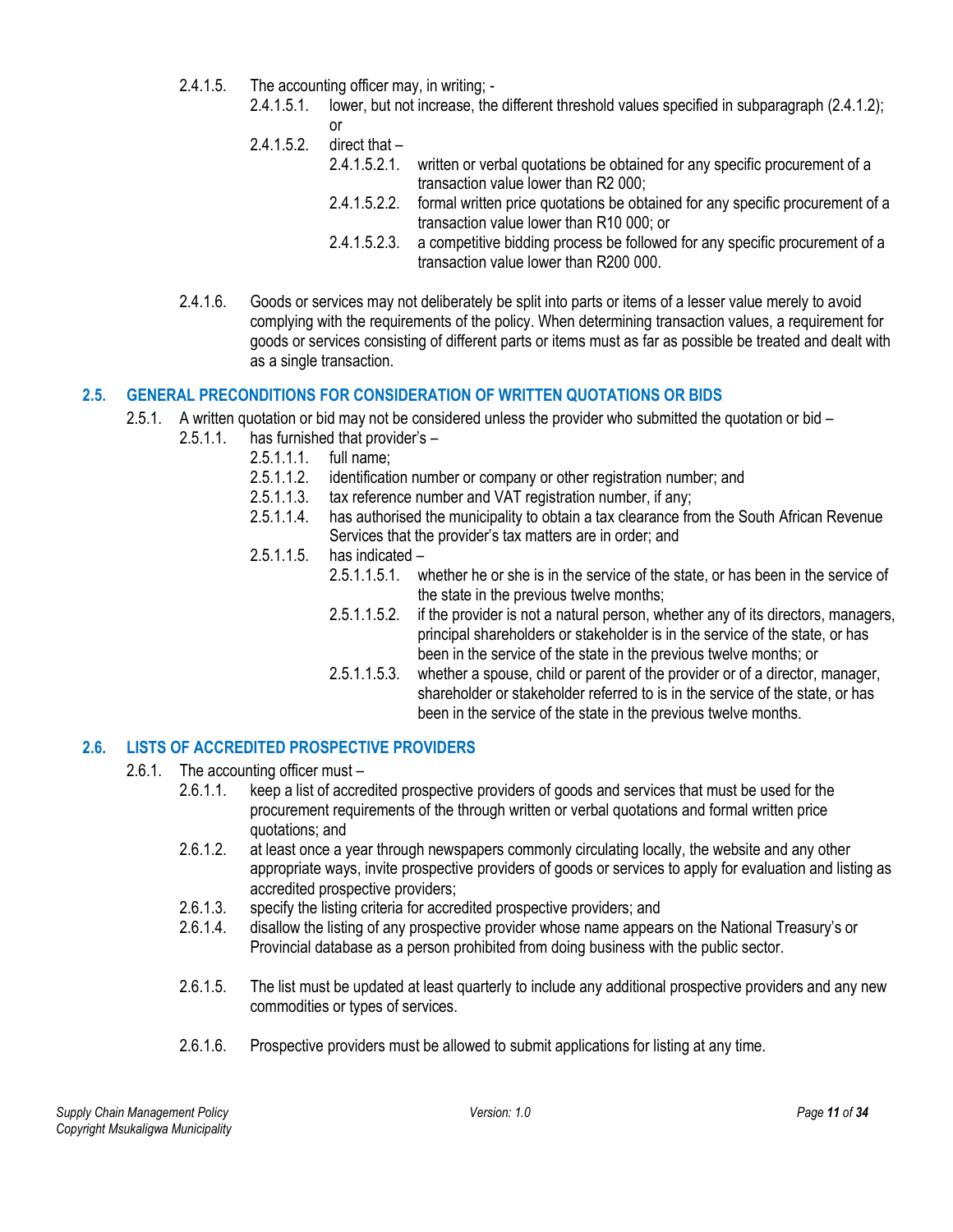2.6.1.7. The list must be compiled per commodity and per type of service.

# <span id="page-11-0"></span>**2.7. PETTY CASH PURCHASES**

- 2.7.1. The conditions for the procurement of goods by means of petty cash purchases referred to in point 8.3.2.1.1 of this Policy, are that minor items purchased for up to R1000 (VAT Included) where it is impractical, impossible or not cost effective to follow the official procurement process as follows-
	- 2.7.1.1. The Chief Financial Officer will authorise officials from his/her department to keep petty cash register and to grant refunds for cash purposes or allow cash advances.
	- 2.7.1.2. Cash advances can only be granted for out-of-pocket expenses for delegated representatives of the Municipality and upon written quotation but in all instances should a petty cash voucher be approved by the relevant departmental head.
	- 2.7.1.3. Officially delegated persons will agree to the deduction from his/her remuneration for any cash advances of which no proof of expenditure is presented on return from the attended event.
	- 2.7.1.4. Petty cash shall be issued by the Budget and Treasury department as and when required by departments in terms of a procedure manual.
	- 2.7.1.5. Petty cash requests must be properly authorised and have the correct line item description. All requests must be accompanied by relevant / appropriate supporting documentation e.g. cash sale slips, receipts.
	- 2.7.1.6. The practise of "breaking" up purchases in order to circumvent the formal procurement process is not permissible.
	- 2.7.1.7. determining the terms on which a manager may delegate responsibility for petty cash to an official reporting to the manager;
	- 2.7.1.8. limiting the number of petty cash purchases or the maximum amounts per month for each manager;
	- 2.7.1.9. excluding any types of expenditure from petty cash purchases, where this is considered necessary; and-
		- 2.7.1.9.1. requiring monthly reconciliation reports from each manager to the chief financial officer, including –
			- 2.7.1.9.1.1. the total amount of petty cash purchases for that month; and
			- 2.7.1.9.1.2. receipts and appropriate documents for each purchase.

# <span id="page-11-1"></span>**2.8. WRITTEN QUOTATIONS**

- 2.8.1. The accounting officer must establish the conditions for the procurement of goods or services through written or verbal quotations, which must include conditions stating –
	- 2.8.1.1. that quotations must be obtained from at least three different providers preferably from, but not limited to, providers whose names appear on the list of accredited prospective providers of the municipality or municipal entity, provided that if quotations are obtained from providers who are not listed, such providers must meet the listing criteria in the supply chain management policy required by this policy;
	- 2.8.1.2. that, to the extent feasible, providers must be requested to submit such quotations in writing;
		- 2.8.1.2.1. that if it is not possible to obtain at least three quotations, the reasons must be recorded and reported quarterly to the accounting officer or another official designated by the accounting officer;
		- 2.8.1.2.2. that the accounting officer must record the names of the potential providers requested to provide such quotations with their quoted prices; and
		- 2.8.1.2.3. that if a quotation was submitted verbally, the order may be placed only against written confirmation by the selected provider.

# <span id="page-11-2"></span>**2.9. FORMAL WRITTEN PRICE QUOTATIONS**

- 2.9.1. The accounting officer must establish the conditions for the procurement of goods or services through formal written price quotations, which must include conditions stating –
	- 2.9.1.1. that quotations must be obtained in writing from at least three different providers whose names appear on the list of accredited prospective providers of the municipality or municipal entity;
	- 2.9.1.2. that quotations may be obtained from providers who are not listed, provided that such providers meet the listing criteria in the supply chain management policy;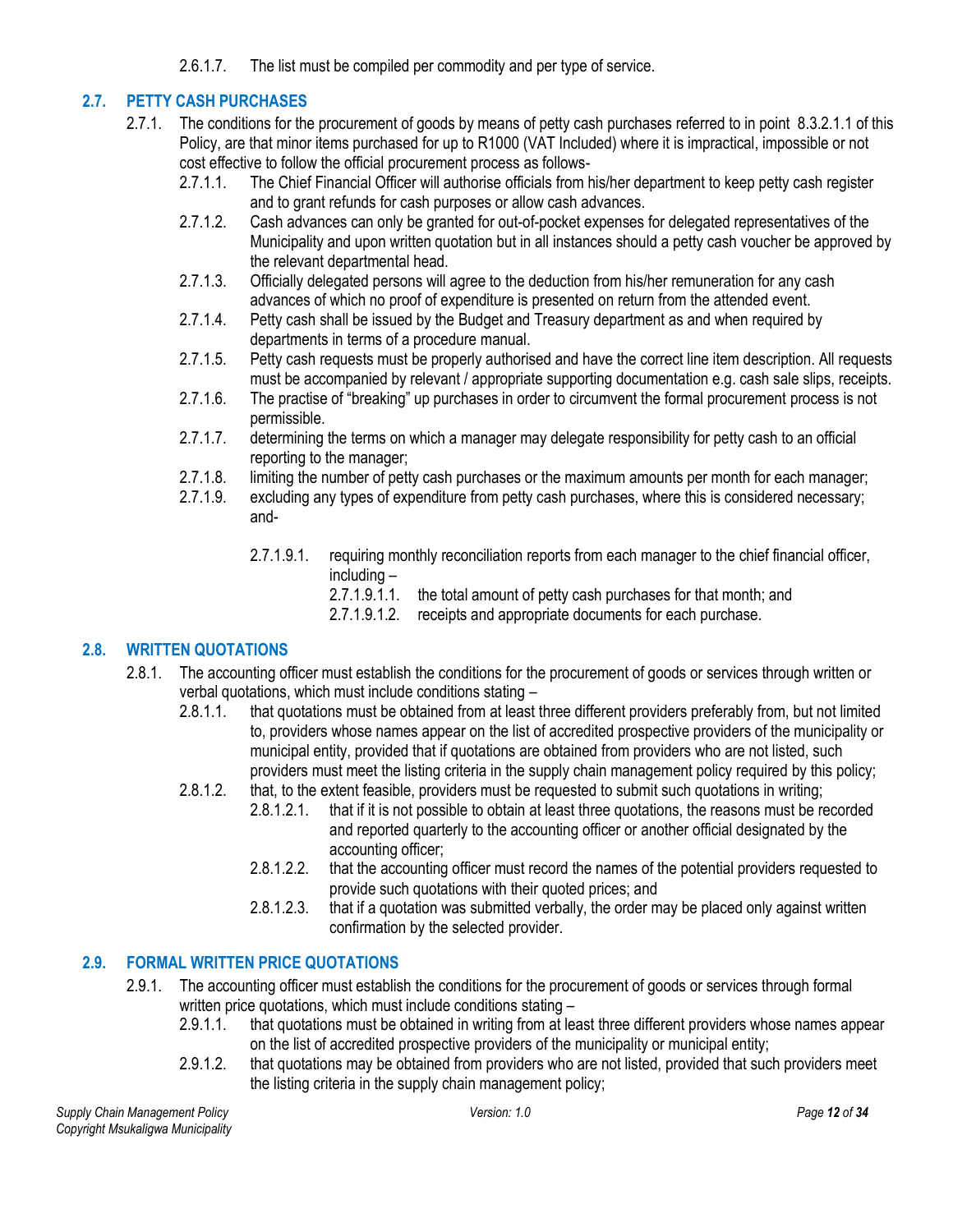- 2.9.1.3. that if it is not possible to obtain at least three quotations, the reasons must be recorded and approved by the chief financial officer or an official designated by the chief financial officer, and
- 2.9.1.4. that the accounting officer must record the names of the potential providers and their written quotations.
- 2.9.2. A designated official must within three days of the end of each month report to the chief financial officer on any approvals given during that month by that official in terms of that subparagraph.

# <span id="page-12-0"></span>**2.10. PROCEDURES FOR PROCURING GOODS OR SERVICES THROUGH WRITTEN QUOTATIONS AND FORMAL WRITTEN PRICE QUOTATIONS**

- 2.10.1. The accounting officer must determine the operational procedure for the procurement of goods or services through written or verbal quotations or formal written price quotations, which must stipulate –
	- 2.10.1.1. that all requirements in excess of R30 000 (VAT included) that are to be procured by means of formal written price quotations must, in addition to the requirements of paragraph 17, be advertised for at least seven days on the website and an official notice board of the municipality or municipal entity;
	- 2.10.1.2. that when using the list of accredited prospective providers the accounting officer must promote ongoing competition amongst providers, including by inviting providers to submit quotations on a rotation basis;
	- 2.10.1.3. that the accounting officer must take all reasonable steps to ensure that the procurement of goods and services through written or verbal quotations or formal written price quotations is not abused;
	- 2.10.1.4. that the accounting officer or chief financial officer must on a monthly basis be notified in writing of all written or verbal quotations and formal written price quotations accepted by an official acting in terms of a sub delegation, and;
	- 2.10.1.5. requirements for proper record keeping.

# <span id="page-12-1"></span>**2.11. COMPETITIVE BIDDING PROCESS**

- 2.11.1. Goods or services above a transaction value of R200 000 (VAT included) and long term contracts may only be procured through a competitive bidding process, and
- 2.11.2. No requirement for goods or services above an estimated transaction value of R200 000 (VAT included), may deliberately be split into parts or items of lesser value merely for the sake of procuring the goods or services otherwise than through a competitive bidding process.

## <span id="page-12-2"></span>**2.12. PROCESS FOR COMPETITIVE BIDDING**

- 2.12.1. The accounting officer must establish procedures for a competitive bidding process for each of the following stages:
	- 2.12.1.1. the compilation of bidding documentation;
	- 2.12.1.2. the public invitation of bids;
	- 2.12.1.3. site meetings or briefing sessions, if applicable;
	- 2.12.1.4. the handling of bids submitted in response to public invitation;
	- 2.12.1.5. the evaluation of bids;
	- 2.12.1.6. the award of contracts;
	- 2.12.1.7. the administration of contracts; and
	- 2.12.1.8. proper records keeping;
	- 2.12.1.9. Original/legal copies of written contracts/agreements should be kept in a secured place for reference purposes.

## <span id="page-12-3"></span>**2.13. BID DOCUMENTATION FOR COMPETITIVE BIDS**

- 2.13.1. The accounting officer must establish the criteria to which bid documentation for a competitive bidding process must comply, which in addition to paragraph 13 of this policy, the bid documentation must –
- 2.13.2. take into account
	- 2.13.2.1. the general conditions of contract;
	- 2.13.2.2. any Treasury guidelines on bid documentation; and
	- 2.13.2.3. the requirements of the Construction Industry Development Board, in the case of a bid relating to construction, upgrading or refurbishment of buildings or infrastructure;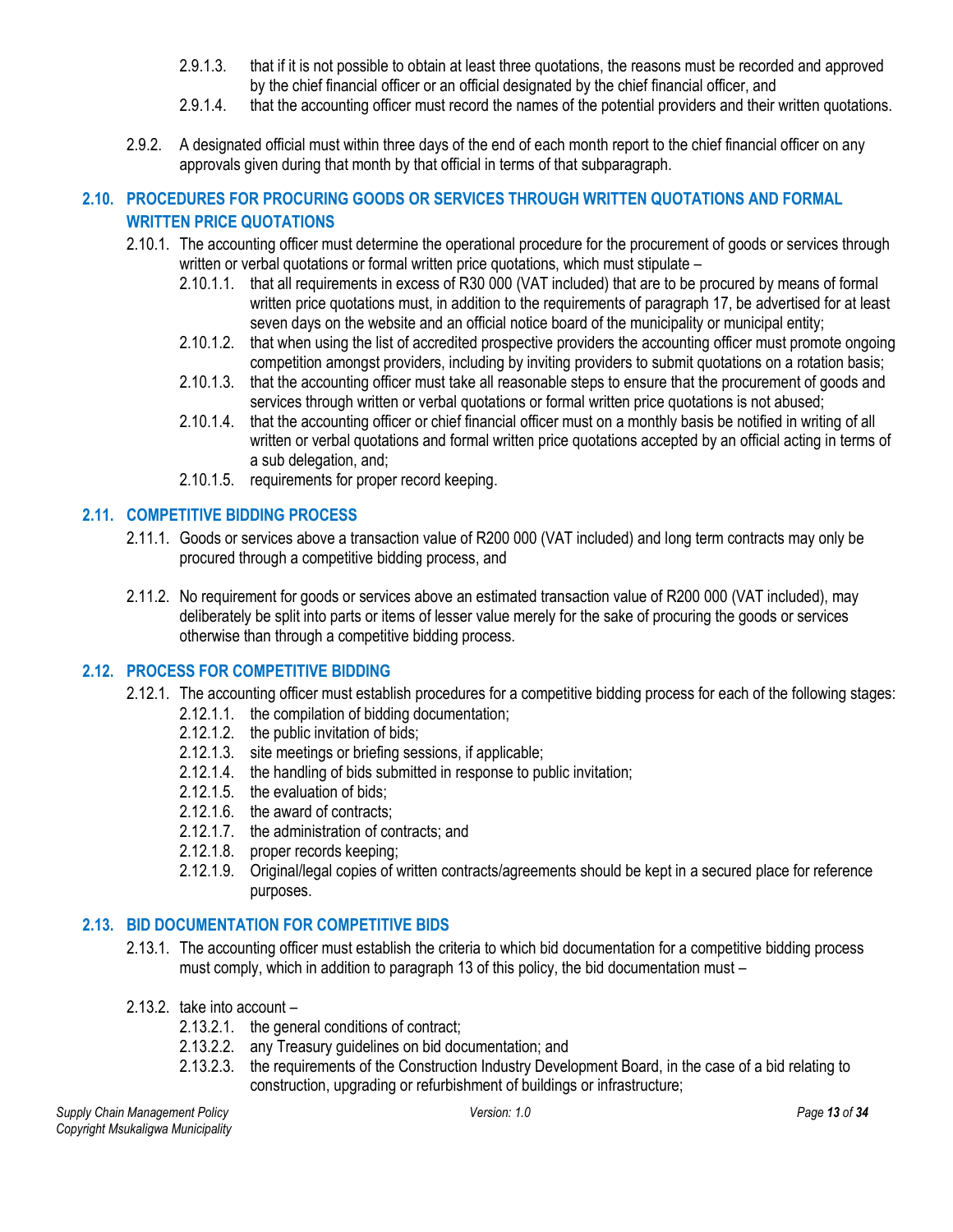- 2.13.3. include evaluation and adjudication criteria, including any criteria required by other applicable legislation;
- 2.13.4. compel bidders to declare any conflict of interest they may have in the transaction for which the bid is submitted;
- 2.13.5. if the value of the transaction is expected to exceed R10 million (VAT included), require bidders to furnish–
	- 2.13.5.1. if the bidder is required by law to prepare annual financial statements for auditing, their audited annual financial statements –
		- 2.13.5.1.1. for the past three years; or
		- 2.13.5.1.2. since their establishment if established during the past three years;
	- 2.13.5.2. a certificate signed by the bidder certifying that the bidder has no undisputed commitments for municipal services towards a municipality or other service provider in respect of which payment is overdue for more than 30 days;
	- 2.13.5.3. particulars of any contracts awarded to the bidder by an organ of state during the past five years, including particulars of any material non-compliance or dispute concerning the execution of such contract;
	- 2.13.5.4. a statement indicating whether any portion of the goods or services are expected to be sourced from outside the Republic, and, if so, what portion and whether any portion of payment from the municipality or municipal entity is expected to be transferred out of the Republic; and
	- 2.13.5.5. a statement indicating whether any portion of the goods or services are expected to be sourced from outside the Republic, and, if so, what portion and whether any portion of payment from the municipality or municipal entity is expected to be transferred out of the Republic; and
- 2.13.6. stipulate that disputes must be settled by means of mutual consultation, mediation (with or without legal representation), or, when unsuccessful, in a South African court of law.

# <span id="page-13-0"></span>**2.14. PUBLIC INVITATION FOR COMPETITIVE BIDS**

- 2.14.1. The accounting officer must determine the procedure for the invitation of competitive bids, which must stipulate that:
	- 2.14.1.1. Any invitation to prospective providers to submit bids must be by means of a public advertisement in newspapers commonly circulating locally, the website of the municipality or municipal entity or any other appropriate ways (which may include an advertisement in the Government Tender Bulletin); and
	- 2.14.1.2. the information contained in a public advertisement, must include
		- 2.14.1.2.1. the closure date for the submission of bids, which may not be less than 30 days in the case of transactions over R10 million (VAT included), or which are of a long term nature, or 14 days in any other case, from the date on which the advertisement is placed in a newspaper, and
		- 2.14.1.2.2. a statement that bids may only be submitted on the bid documentation provided by the municipality or municipal entity.
	- 2.14.1.3. The accounting officer may determine a closure date for the submission of bids which is less than the 30 or 14 days requirement, but only if such shorter period can be justified on the grounds of urgency or emergency or any exceptional case where it is impractical or impossible to follow the official procurement process.
	- 2.14.1.4. Bids submitted must be sealed.
	- 2.14.1.5. Where bids are requested in electronic format, such bids must be supplemented by sealed hard copies.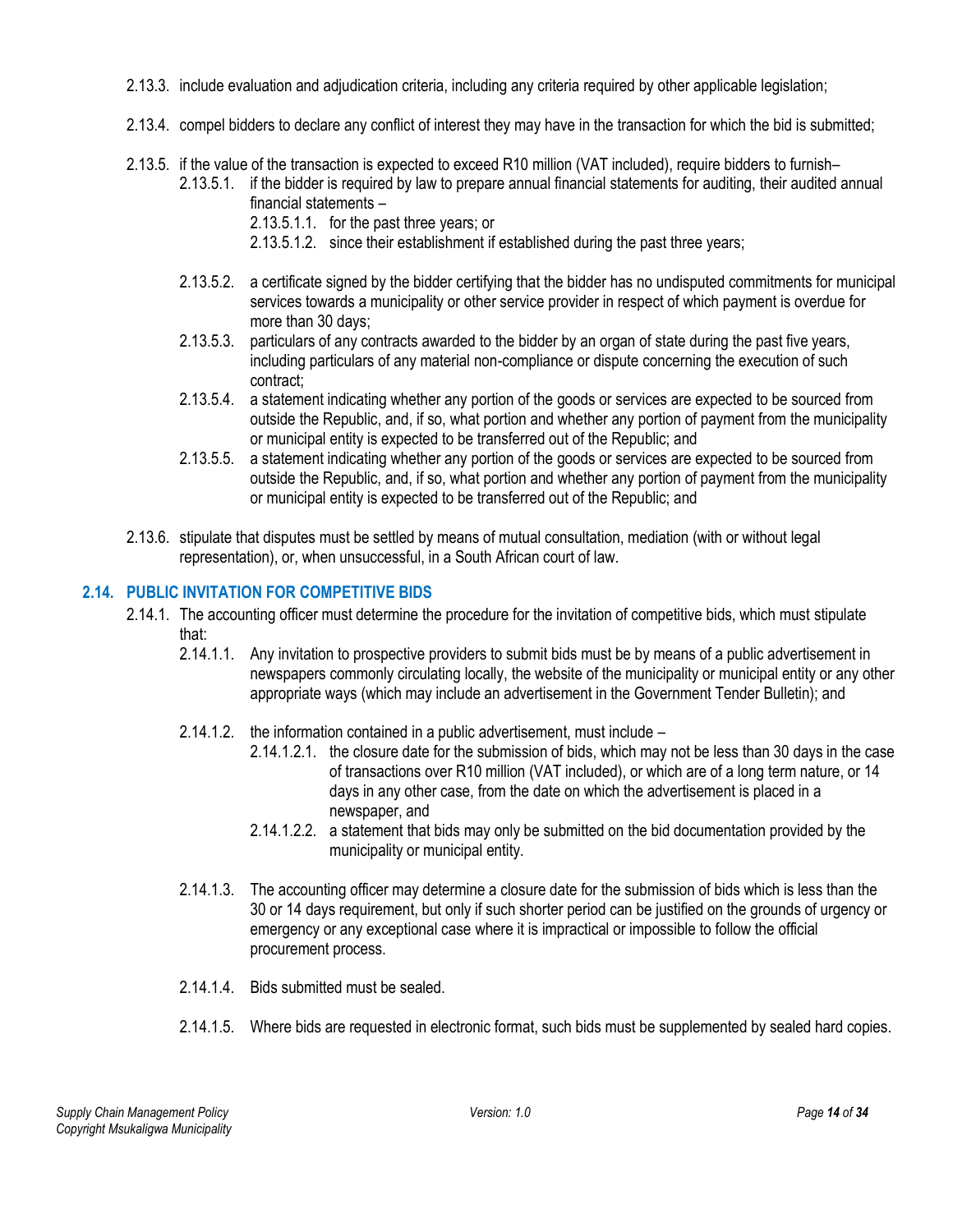#### <span id="page-14-0"></span>**2.15. SUBMISSION OF BIDS**

- 2.15.1. Bids must be submitted before the closing time, at the address and in accordance with the directives in the bid documents.
- 2.15.2. Each bid must be in writing using non-erasable ink and must be submitted on the official form of bid/offer issued with the bid documents. Only one (1) tender offer from a bidding entity will be accepted.
- 2.15.3. The bid must be submitted in a separate sealed envelope with the name and address of the bidder, the bid number and title, the bid box number (if applicable), and the closing date indicated on the envelope. Only sealed envelopes will be accepted. The municipality will accept tenders where envelopes have been inadvertently marked with the name of the bidder.
- 2.15.4. The onus shall be on the bidder to place the sealed envelope in the official, marked and locked bid box provided for this purpose, at the designated venue not later than the closing date and time specified in the bid notice.
- 2.15.5. Postal bids will not be accepted for consideration, nor shall proof of posting of a delivery, be accepted as proof that the bids were delivered if received after the closing date.
- 2.15.6. No bids forwarded by telegram, facsimile or similar apparatus shall be considered unless stated otherwise in the bid document.
- 2.15.7. Electronic bids will not be accepted.
- 2.15.8. The bidder shall choose a *domicilium citandi et executandi* in the Republic abd unless notice of change thereof has duly been given in writing, it shall be the address stated in the bid.
- 2.15.9. No person may amend or tamper with any bids or quotation after its submission.

#### <span id="page-14-1"></span>**2.16. TWO ENVELOPE SYSTEM**

2.16.1. A Two envelope system differs from a two-stage (pre-qualification) bidding process in that a technical proposal and a financial offer are submitted in separate envelopes at the same time. The financial offer will only be opened once the technical proposals have been evaluated.

#### <span id="page-14-2"></span>**2.17. TWO-STAGE BIDDING PROCESS**

- 2.17.1. A two-stage bidding process is allowed for
	- 2.17.1.1. large complex projects;
	- 2.17.1.2. projects where it may be undesirable to prepare complete detailed technical specifications; or 2.17.1.2.1. long term projects with a duration period exceeding three years.
	- 2.17.1.3. In the first stage technical proposals on conceptual design or performance specifications should be invited, subject to technical as well as commercial clarifications and adjustments.
	- 2.17.1.4. In the second stage final technical proposals and priced bids should be invited.

#### <span id="page-14-3"></span>**2.18. SAMPLES**

- 2.18.1. Where samples are called for in the bid documents, samples (marked with the bid and item number as well as the bidder's name and address) shall be delivered separately (to the bid) to addressee mentioned in the bid documents by no later than the closing date and time of the bid.
- 2.18.2. Bids may not be included in the parcels containing the samples.
- 2.18.3. If samples are not submitted as required in the bid documents, then the bid concerned may be declared invalid.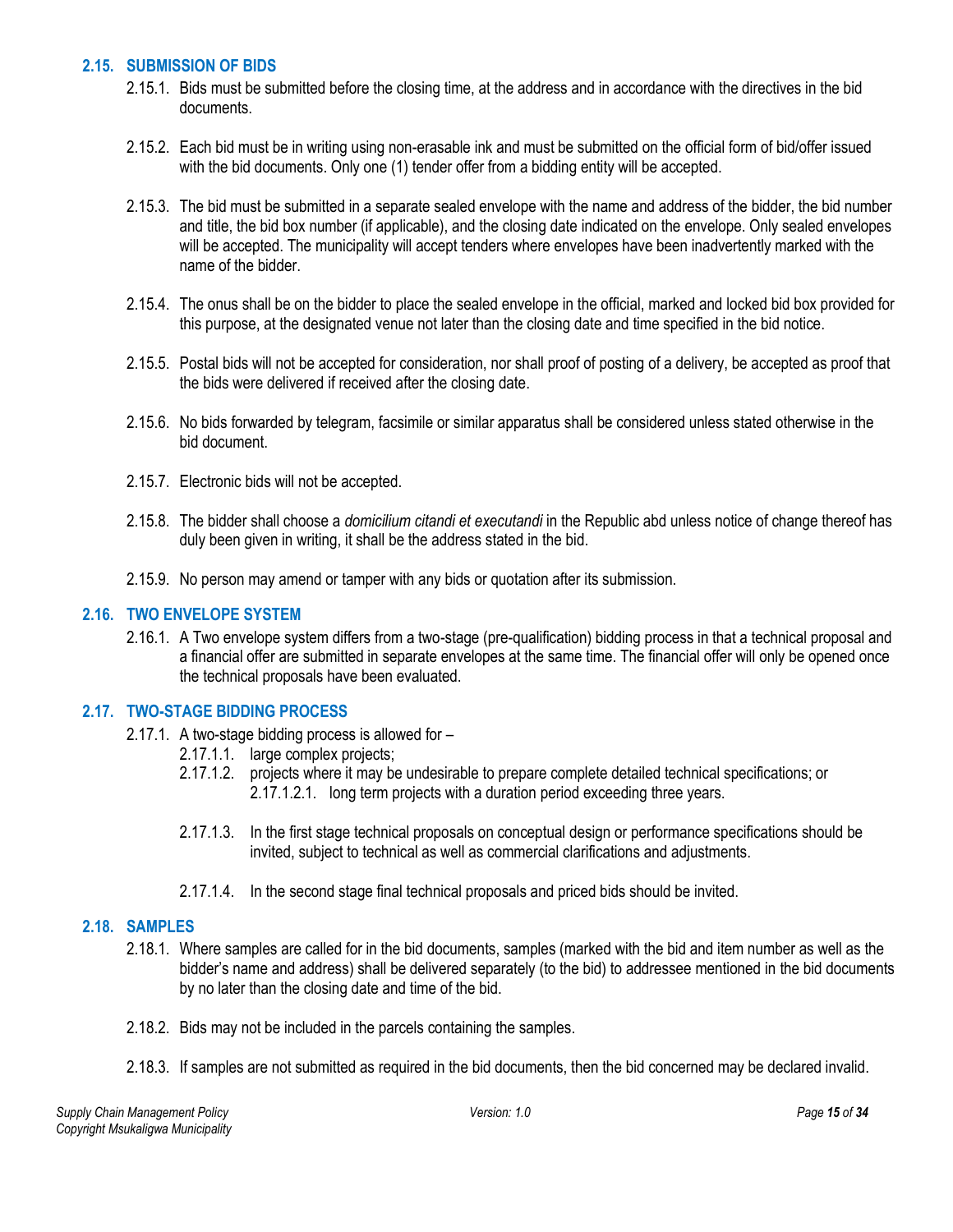- 2.18.4. Samples shall be supplied by a bidder at his/her own expenses and risk. The municipality shall be obliged to pay for such samples or compensate for the loss thereof, unless otherwise specified in the bid documents, and shall reserve the right not to return such samples and to dispose of them at its own discretion.
- 2.18.5. If a bid accepted for the supply of goods according to the sample submitted by the bidder, that sample will become the contract sample. All goods/materials supplied shall comply in all respects to that contract sample.

# <span id="page-15-0"></span>**2.19. PROCEDURE FOR HANDLING, OPENING AND RECORDING OF BIDS**

- 2.19.1. The accounting officer must determine the procedures for the handling, opening and recording of bids, which must stipulate that:
	- 2.19.1.1. Bids–
		- 2.19.1.1.1. must be opened only in public; and
		- 2.19.1.1.2. must be opened at the same time and as soon as possible after the period for the submission of bids has expired;
		- 2.19.1.1.3. received after the closing time should not be considered and should be returned back unopened immediately.
- 2.19.2. Any bidder or member of the public has the right to request that the names of the bidders who submitted bids in time must be read out and, if practical, also each bidder's total bidding price; and
	- 2.19.2.1. The accounting officer must
		- 2.19.2.1.1. record in a register all bids received in time;
		- 2.19.2.1.2. make the register available for public inspection; and
		- 2.19.2.1.3. publish the entries in the register and the bid results on the website.
- 2.19.3. No information, except the provisions of this policy, relating to the bid should be disclosed to bidders or other persons until the successful bidder is notified of the award.

## <span id="page-15-1"></span>**2.20. EVALUATION OF TENDER**

#### **2.20.1. The 80/20 preference point system for acquisition of services, works or goods up to a Rand value of R1 million**

2.20.1.1. The following formula must be used to calculate the points for price in respect of tenders (including price quotations) with a Rand value equal to, or above R30 000 and up to a Rand value of R1 000 000 (all applicable taxes included):

$$
Ps = 80 \left\{ \frac{1 - Pt - P \text{ min}}{P \text{ min}} \right\}
$$

**Where** 

Ps = Points scored for comparative price of tender or offer under consideration; Pt = Comparative price of tender or offer under consideration; and Pmin= Comparative price of lowest acceptable tender or offer.

- 2.20.1.1.1. Organs of state may apply the formula in this policy for price quotations with a value less than R30 000, if and when appropriate:
- 2.20.1.2. Subject to a sub-regulation , points must be awarded to a tenderer for attaining the B—BBEE status level of contributor in accordance with the table below.

## **B-BBEE Status Level of Contributor Number of Points**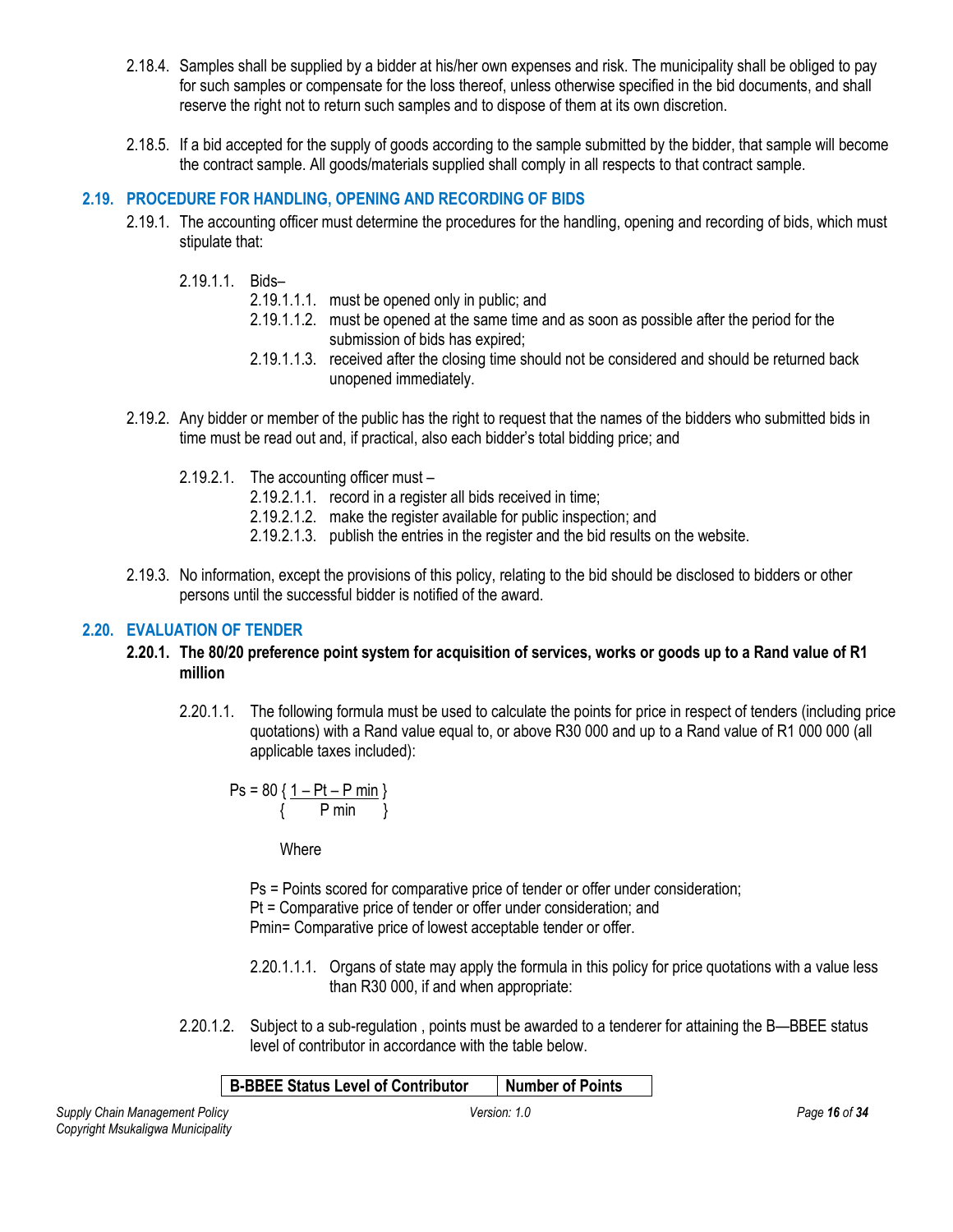|                           | հ |
|---------------------------|---|
|                           |   |
|                           |   |
|                           |   |
|                           |   |
|                           |   |
| Non-compliant contributor |   |

- 2.20.1.3. A maximum of 20 points may be allocated in accordance with sub-regulations.
- 2.20.1.4. The points scored by a tenderer in respect of B-BBEE contribution contemplated inthis policy must be added to the points scored for price as calculated in accordance with sub-regulations.
- 2.20.1.5. Subject to regulation 7, the contract must be awarded to the tenderer who scores the highest total number of points.

#### **2.20.2. The 90/10 preference point system for acquisition of services, works or goods with a Rand value above R1 million**

2.20.2.1. The following formula must be used to calculate the points for price in respect of tenders with a Rand value above R1 000 000 (all applicable taxes included):

$$
Ps = 90 \qquad \qquad \frac{1 - Pt - P \text{ min}}{\{P \text{ min }\}}
$$

**Where** 

Ps = Points scored for comparative price of tender or offer under consideration; Pt= Comparative price of tender or offer under consideration; and Pmin= Comparative price of lowest acceptable tender or offer.

2.20.2.2. Subject to sub-regulation , points must be awarded to a tenderer for attaining their B-BBEE status level of contributor in accordance with the table below:

| <b>B-BBEE Status Level of Contributor</b> | <b>Number of Points</b> |
|-------------------------------------------|-------------------------|
|                                           |                         |
|                                           |                         |
|                                           |                         |
|                                           |                         |
|                                           |                         |
|                                           |                         |
|                                           |                         |
|                                           |                         |
| Non-compliant contributor                 |                         |

- 2.20.2.3. A maximum of 10 points may be allocated in accordance with sub-regulations.
- 2.20.2.4. The points scored by a tenderer in respect of the level of B-BBEE contribution contemplated in this section must be added to the points scored for price as calculated in accordance with 2.20.2.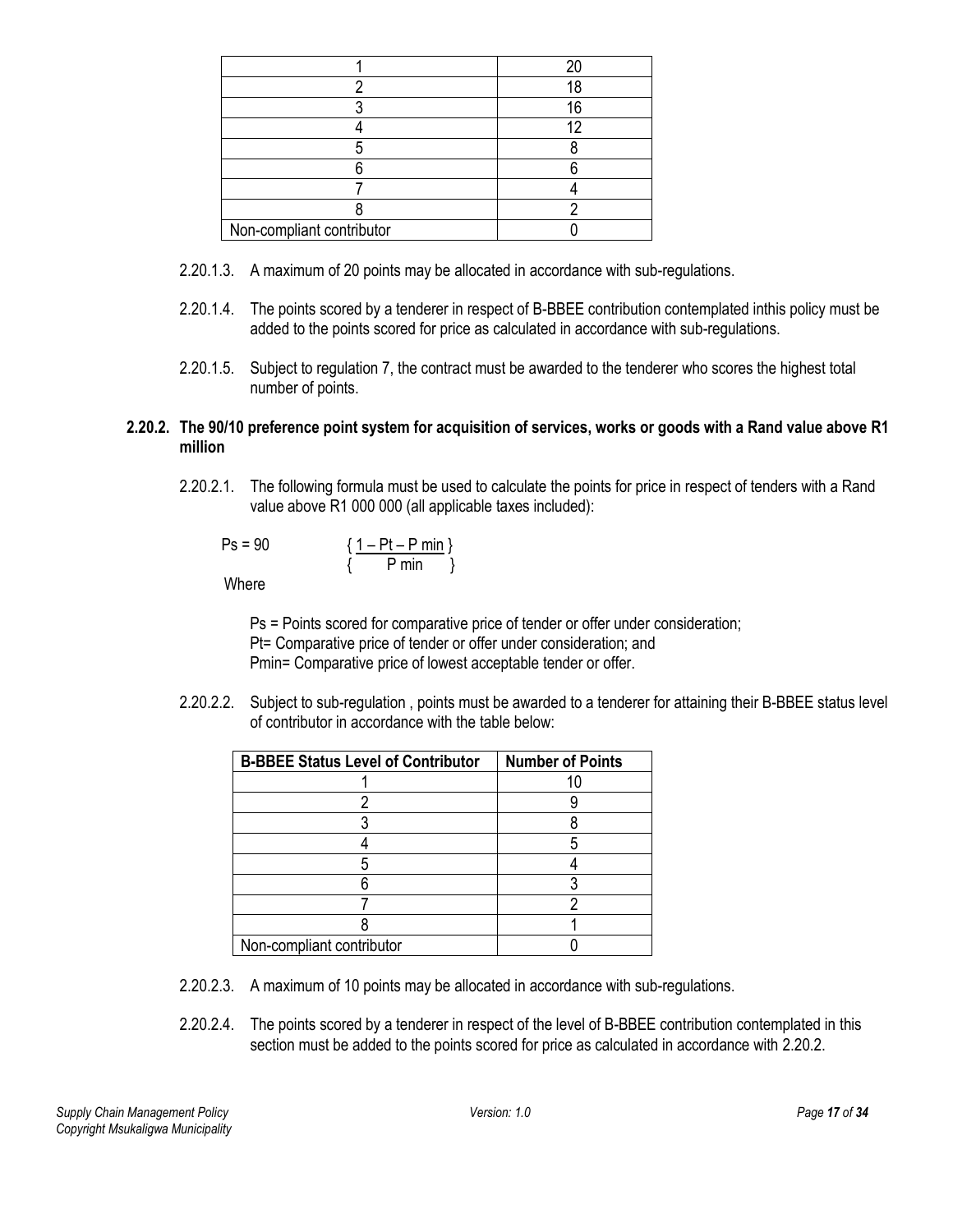#### <span id="page-17-0"></span>**2.21. EVALUATION OF BIDS BASED ON FUNCTIONALITY AS A CRITERION**

- 2.21.1. Bids invited on the bases of functionality as a criterion must be evaluated in two stages;
	- 2.21.1.1. First functionality must be assessed and then in accordance with the 80/20 or 90/10 preference point system prescribed in preferential regulations 5 and 6. The evaluation must be done as follows;
		- **2.21.1.1.1. First Stage – Evaluation of functionality**
			- 2.21.1.1.1.1. Bids must be evaluated in terms of the evaluation criteria embodied in the bid documents. The amendment of evaluation criteria, weights, applicable values and/or the minimum qualifying score for functionality after the closure of bids is not allowed as this may jeopardise the fairness of the process.
			- 2.21.1.1.1.2. A bid will be considered further if it achieves the prescribed minimum qualifying score for functionality.
			- 2.21.1.1.1.3. Bids that fail to achieve the minimum qualifying score for functionality must be disqualified.
			- 2.21.1.1.1.4. Score sheets should be prepared and provided to panel members to evaluate the bids.
			- 2.21.1.1.1.5. The score sheet should contain all the criteria and the weight for each criterion as well as the values to be applied for evaluation as indicated in the bid documents.
			- 2.21.1.1.1.6. Each panel member should after thorough evaluation independently award his/her own value to each individual criterion.
			- 2.21.1.1.1.7. Score sheets should be signed by panel members and if necessary, written motivation may be requested from panel members where vast discrepancies in the values awarded for each criterion exist.
			- 2.21.1.1.1.8. If the minimum qualification score for functionality is indicated as a percentage in the bid documents, the percentage scored for functionality may be calculated as follows;
			- 2.21.1.1.1.9. The value awarded for each criterion should be multiplied by the weight for the relevant criterion to obtain the score for the various criteria;
			- 2.21.1.1.1.10.The scores for each criterion should be added to obtain the total score; and
			- 2.21.1.1.1.11.The following formula should be used to convert the total score to percentage for functionality:

$$
Ps = \frac{\{SO\}}{\{MS\}} \times 100
$$

Where:

- Ps = Percentage scored for functionality by bid under consideration
- S0 = Total score of bid under consideration
- Ms = Maximum possible score
	- 2.21.1.1.1.12.The percentage of each panel member should be added and divided by the number of panel members to establish the average percentage obtained by each bidder for functionality.

## **2.21.1.1.2. Second Stage – Evaluation in terms of the 80/20 or 90/10 preference point systems**

2.21.1.1.2.1. Only bids that achieve the minimum qualifying score / percentage for functionality must be evaluated in accordance with the 80/20 or 90/10 percentage point systems prescribed in Preferential Procurement regulations 5 and 6.

## <span id="page-17-1"></span>**2.22. AWARDING OF CONTRACTS / TENDERS**

## **2.22.1. NEGOTIATIONS WITH PREFERRED BIDDERS**

*Supply Chain Management Policy Version: 1.0 Page 18 of 34 Copyright Msukaligwa Municipality*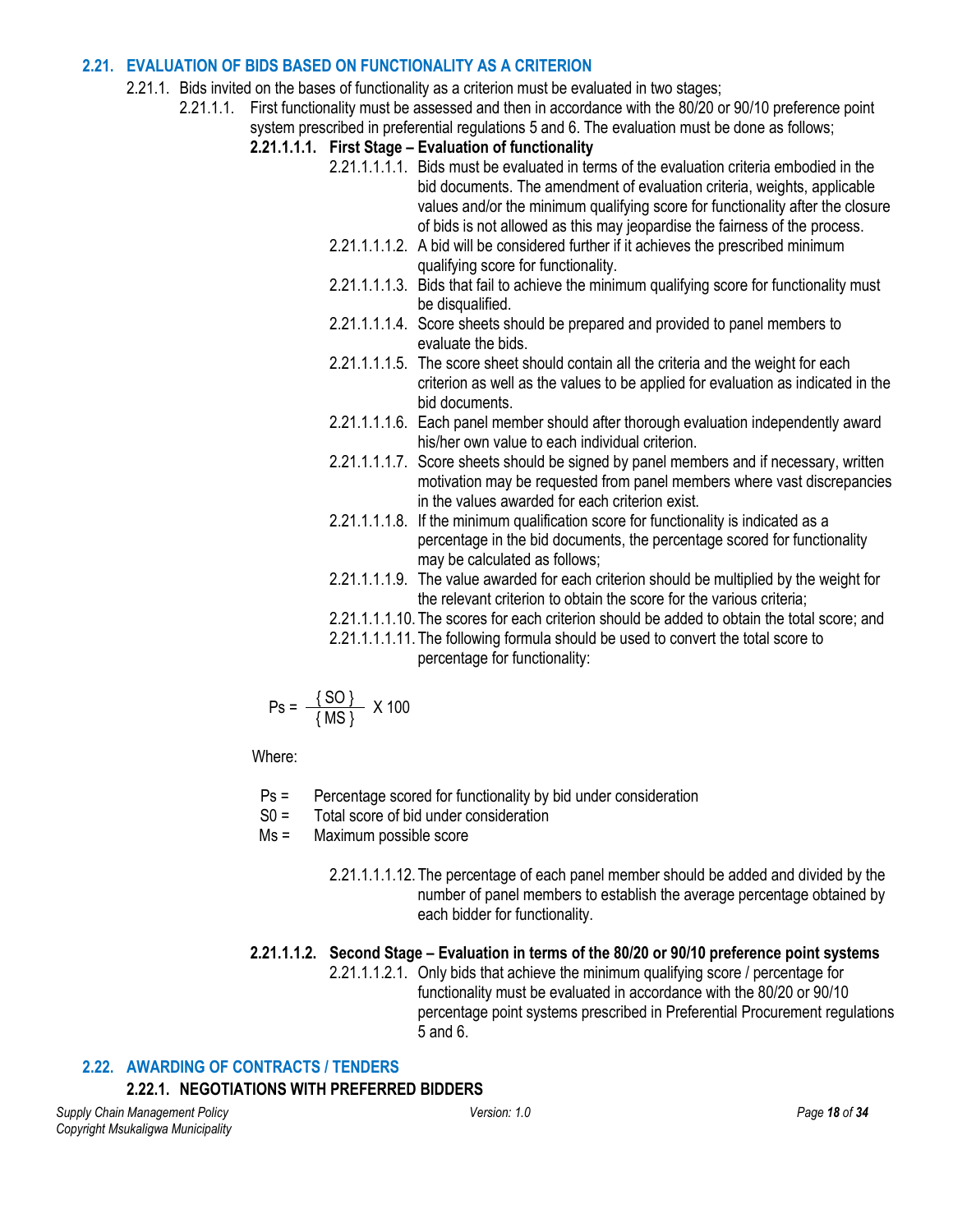- 2.22.1.1. The accounting officer may negotiate the final terms of a contract with bidders identified through a competitive bidding process as preferred bidders, provided that such negotiation –
	- 2.22.1.1.1. does not allow any preferred bidder a second or unfair opportunity;
	- 2.22.1.1.2. is not to the detriment of any other bidder; and
	- 2.22.1.1.3. does not lead to a higher price than the bid as submitted.
	- 2.22.1.1.4. Minutes of such negotiations must be kept for record purposes.
- 2.22.1.2. Only a tenderer who has completed and signed the declaration part of the tender documentation may be considered.
- 2.22.1.3. When calculating comparative prices, take into account any discounts which have been offered unconditionally. A discount which has been offered conditionally must, despite not being taken into account for evaluation purposes, be implemented when payment is effected.
- 2.22.1.4. Points scored must be rounded off to the nearest 2 decimal places.
	- 2.22.1.4.1. In the event that two or more tenders have scored equal total points, the successful tender must be the one scoring the highest number of preference points for B-BBEE.
	- 2.22.1.4.2. However, when functionality is part of the evaluation process and two or more tenders have scored equal points including equal preference points for B-BBEE, the successful tender must be the one scoring the highest score for functionality.
	- 2.22.1.4.3. Should two or more tenders be equal in all respects, the award shall be decided by the drawing of lots.

## <span id="page-18-0"></span>**2.23. SUB CONTRACTING**

- 2.23.1. A bidder must not be awarded the points claimed for B-BBEE Status Level of contribution if it is indicated in the bid documents that such a bidder intends sub-contracting more than 25% of the contract value to any other enterprise that does not qualify for at least the same number of points that the bidder qualifies for, unless the intended subcontractor is an EME that has the capability and ability to execute the sub-contract.
- 2.23.2. A contractor is not allowed to sub-contract more than 25% of the contract value to another enterprise that does not have equal or higher B-BBEE status level, unless the intended sub-contractor is an EME that has the capability and ability to execute the sub-contract.
- 2.23.3. In relation to a designated sector, a contractor must not be allowed to sub-contract in such a manner that the local production and content of the overall value of the contract is reduced to below the stipulated minimum threshold.

## <span id="page-18-1"></span>**2.24. CANCELLATION AND RE-INVITATION OF TENDERS**

- 2.24.1. In the event that, in the application of the 80/20 preference point system as stipulated in the tender documents, all tenders received exceed the estimated Rand value of R1 000 000, the tender invitation must be cancelled. 2.24.1.1. If one or more of the acceptable tenders received are within the prescribed threshold of R1 000 000, all tenders received must be evaluated on the 80/20 preference point system.
- 2.24.2. In the event that, in the application of the 90/10 preference point system as stipulated in the tender documents, all tenders received are equal to, or below R1 000 000, the tender must be cancelled.
	- 2.24.2.1. If one or more of the acceptable tenders received are above the prescribed threshold of R1 000 000, all tenders received must be evaluated on the 90/10 preference point system.
- 2.24.3. An organ of state which has cancelled a tender invitation as contemplated in this policy must re-invite tenders and must, in the tender documents, stipulate the correct preference point system to be applied.
- 2.24.4. An organ of state may, prior to the award of a tender, cancel a tender if-
	- 2.24.4.1. due to changed circumstances, there is no longer a need for the services, works or goods requested; or
	- 2.24.4.2. are no longer available to cover the total envisaged expenditure; or
	- 2.24.4.3. no acceptable tenders are received.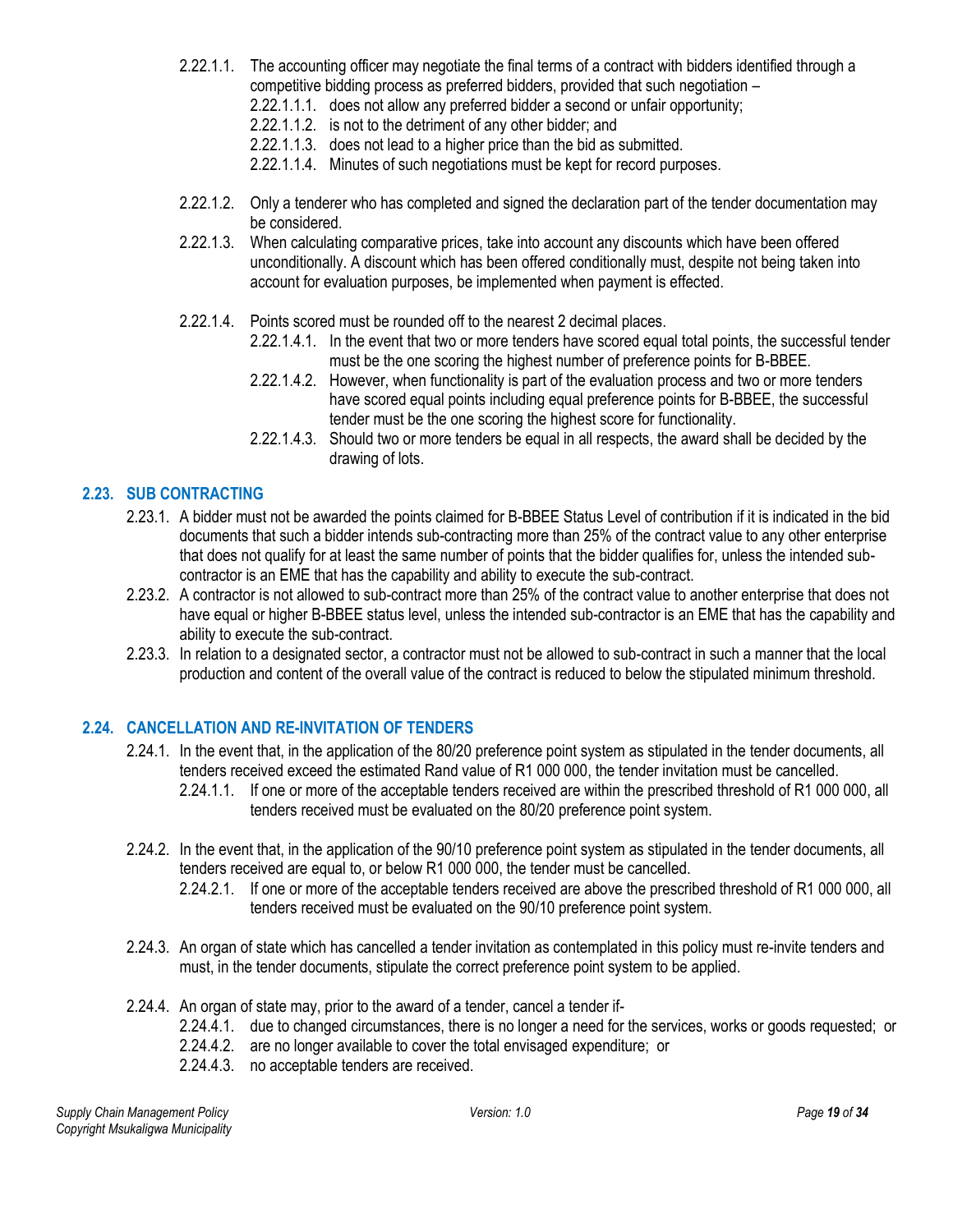2.24.5. The decision to cancel a tender in terms of this policy must be published in the Government Tender Bulletin or the media in which the original tender invitation was advertised.

# <span id="page-19-0"></span>**2.25. COMMITTEE SYSTEM FOR COMPETITIVE BIDS**

- 2.25.1. The accounting officer is required to
	- 2.25.1.1. establish a committee system for competitive bids consisting of at least
		- 2.25.1.1.1. a bid specification committee;
		- 2.25.1.1.2. a bid evaluation committee; and
		- 2.25.1.1.3. a bid adjudication committee;
		- 2.25.1.1.4. a disposal committee
		- 2.25.1.1.5. a quotation committee
	- 2.25.1.2. appoint the members of each committee, taking into account section 117 of the Act; and
	- 2.25.1.3. provide for an attendance or oversight process by a neutral or independent observer, appointed by the accounting officer, when this is appropriate for ensuring fairness and promoting transparency.
	- 2.25.1.4. The committee system must be consistent with
		- 2.25.1.4.1. paragraph 27, 28 and 29 of this policy; and
		- 2.25.1.4.2. any other applicable legislation.
		- 2.25.1.4.3. The accounting officer may apply the committee system to formal written price quotations.

# <span id="page-19-1"></span>**2.25.2. BID SPECIFICATION COMMITTEES**

- 2.25.2.1. The bid specification committee must compile the specifications for each procurement of goods or services by the municipality or municipal entity.
- 2.25.2.2. Specifications
	- 2.25.2.2.1. must be drafted in an unbiased manner to allow all potential suppliers to offer their goods or services;
	- 2.25.2.2.2. must take account of any accepted standards such as those issued by Standards South Africa, the International Standards Organisation, or an authority accredited or recognised by the South African National Accreditation System with which the equipment or material or workmanship should comply;
	- 2.25.2.2.3. where possible, be described in terms of performance required rather than in terms of descriptive characteristics for design;
	- 2.25.2.2.4. may not create trade barriers in contract requirements in the forms of specifications, plans, drawings, designs, testing and test methods, packaging, marking or labelling of conformity certification;
	- 2.25.2.2.5. may not make reference to any particular trade mark, name, patent, design, type, specific origin or producer unless there is no other sufficiently precise or intelligible way of describing the characteristics of the work, in which case such reference must be accompanied by the words "equivalent";
	- 2.25.2.2.6. must indicate each specific goal for which points may be awarded in terms of the points system set out in the Preferential Procurement Regulations 2001; and
	- 2.25.2.2.7. must be approved by the accounting officer prior to publication of the invitation for bids in terms of paragraph 22 of this policy.
	- 2.25.2.2.8. The bid specification committee must be composed of one or more officials of the municipality or municipal entity, preferably the manager responsible for the function involved, and may, when appropriate, include external specialist advisors.
	- 2.25.2.2.9. No person, advisor or corporate entity involved with the bid specification committee, or director of such a corporate entity, may bid for any resulting contracts.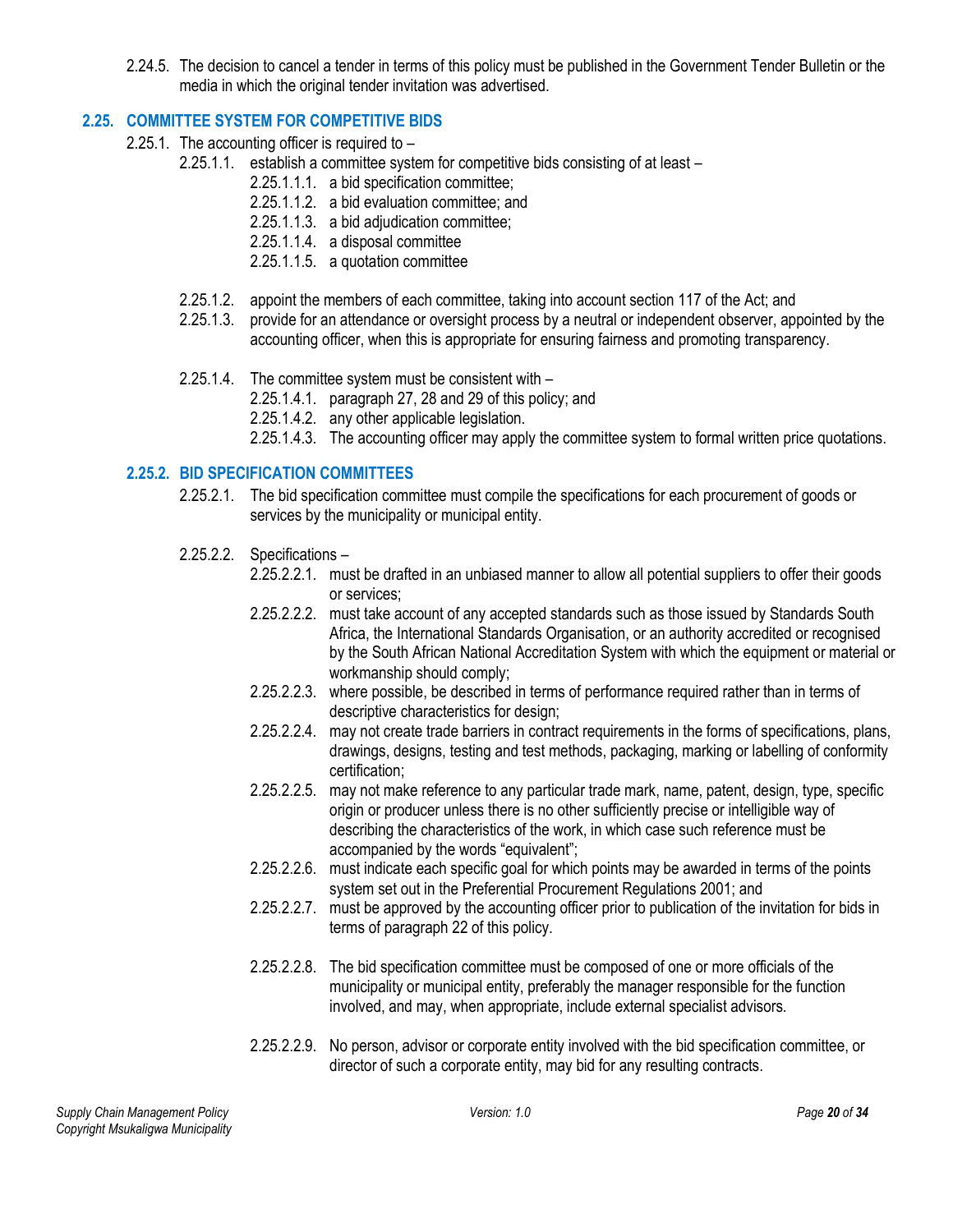#### <span id="page-20-0"></span>**2.25.3. BID EVALUATION COMMITTEES**

- 2.25.3.1. The bid evaluation committee must
	- 2.25.3.1.1. evaluate bids in accordance with –
	- 2.25.3.1.2. the specifications for a specific procurement; and
	- 2.25.3.1.3. the points system set out in terms of this policy;
	- 2.25.3.1.4. evaluate each bidder's ability to execute the contract;
	- 2.25.3.1.5. check in respect of the recommended bidder whether municipal rates and taxes and municipal service charges are not in arrears, and;
	- 2.25.3.1.6. submit to the adjudication committee a report and recommendations regarding the award of the bid or any other related matter.
- 2.25.3.2. The bid evaluation committee must as far as possible be composed of
	- 2.25.3.2.1. officials from departments requiring the goods or services; and
	- 2.25.3.2.2. at least one supply chain management practitioner of the municipality.

## <span id="page-20-1"></span>**2.25.4. BID ADJUDICATION COMMITTEES**

- 2.25.4.1. The bid adjudication committee must
	- 2.25.4.1.1. consider the report and recommendations of the bid evaluation committee; and either
		- 2.25.4.1.1.1. depending on its delegations, make a final award or a recommendation to the accounting officer to make the final award; or
		- 2.25.4.1.1.2. make another recommendation to the accounting officer how to proceed with the relevant procurement.
- 2.25.4.2. The bid adjudication committee must consist of at least four senior managers of the municipality or municipal entity which must include –
	- 2.25.4.2.1. the chief financial officer or, if the chief financial officer is not available, another manager in the budget and treasury office reporting directly to the chief financial officer and designated by the chief financial officer; and
	- 2.25.4.2.2. at least one senior supply chain management practitioner who is an official of the municipality; and
	- 2.25.4.2.3. a technical expert in the relevant field who is an official, if such an expert exists.
	- 2.25.4.2.4. The accounting officer must appoint the chairperson of the committee. If the chairperson is absent from a meeting, the members of the committee who are present must elect one of them to preside at the meeting.
	- 2.25.4.2.5. Neither a member of a bid evaluation committee, nor an advisor or person assisting the evaluation committee, may be a member of a bid adjudication committee.
	- 2.25.4.2.6. If the bid adjudication committee decides to award a bid other than the one recommended by the bid evaluation committee, the bid adjudication committee must prior to awarding the bid –
		- 2.25.4.2.6.1. check in respect of the preferred bidder whether that bidder's municipal rates and taxes and municipal service charges are not in arrears, and;
		- 2.25.4.2.6.2. notify the accounting officer.
	- 2.25.4.3. The accounting officer may
		- 2.25.4.3.1. after due consideration of the reasons for the deviation, ratify or reject the decision of the bid adjudication committee referred to in this policy; and
		- 2.25.4.3.2. if the decision of the bid adjudication committee is rejected, refer the decision of the adjudication committee back to that committee for reconsideration.
	- 2.25.4.4. The accounting officer may at any stage of a bidding process, refer any recommendation made by the evaluation committee or the adjudication committee back to that committee for reconsideration of the recommendation.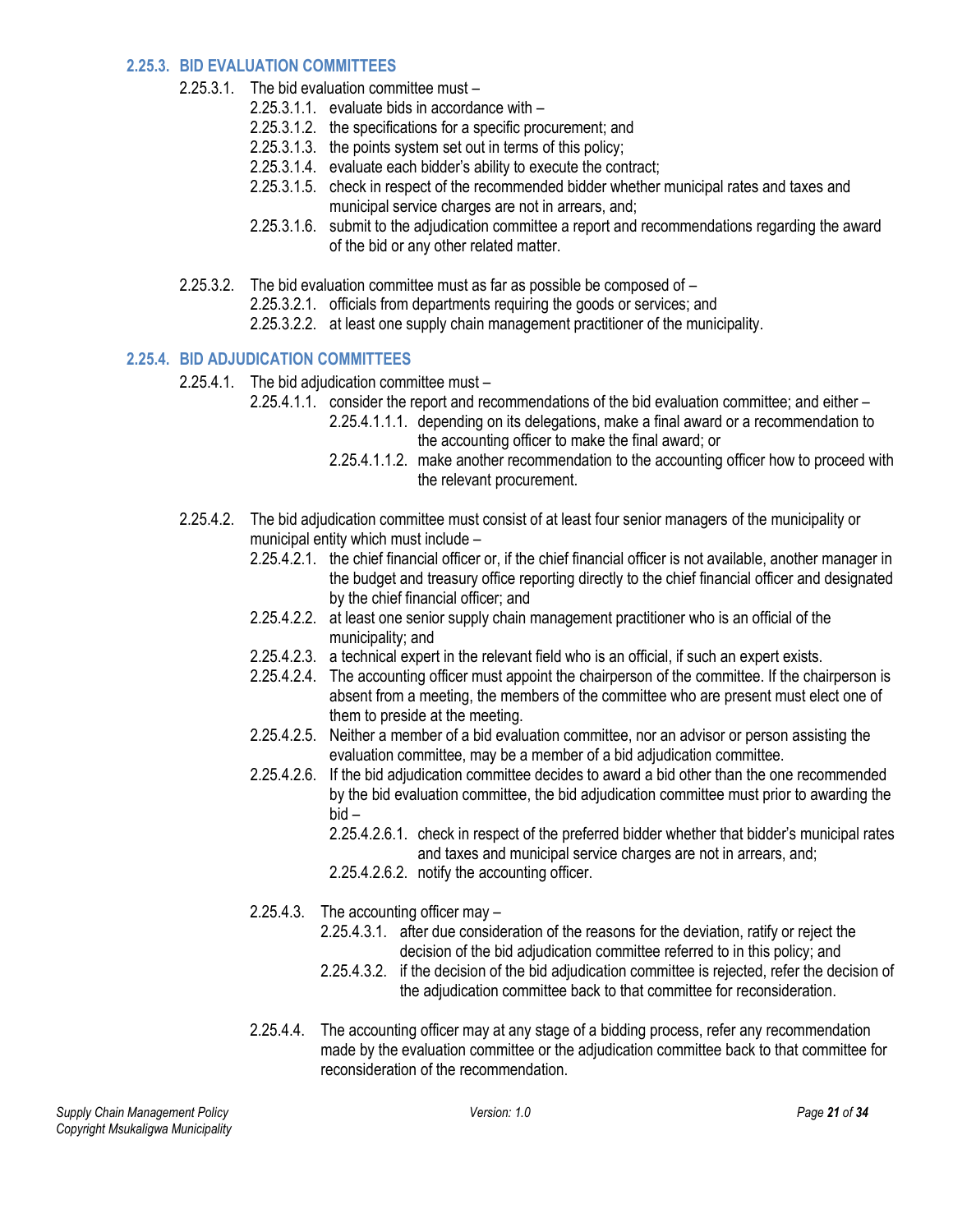2.25.4.5. The accounting officer must comply with section 114 of the Act within 10 working days.

#### <span id="page-21-0"></span>**2.25.5. BID DISPOSAL COMMITTEE**

- 2.25.5.1. The bid disposal committee must
	- 2.25.5.1.1. evaluate bids in accordance with
		- 2.25.5.1.1.1. the specifications for a specific procurement; and
		- 2.25.5.1.1.2. the points system set out in terms of this policy;
		- 2.25.5.1.2. evaluate each bidder's ability to execute the contract;
		- 2.25.5.1.3. check in respect of the recommended bidder whether municipal rates and taxes and municipal service charges are not in arrears, and;
		- 2.25.5.1.4. submit to the adjudication committee a report and recommendations regarding the award of the bid or any other related matter.
- 2.25.5.2. The bid disposal committee must as far as possible be composed of
	- 2.25.5.2.1. officials from departments requiring the goods or services;
	- 2.25.5.2.2. supply chain management practitioner of the municipality.
	- 2.25.5.2.3. Asset manager of the Municipality

## <span id="page-21-1"></span>**2.25.6. BID QUOTATION COMMITTEE**

- 2.25.6.1. The bid quotation committee must
	- 2.25.6.1.1. evaluate bids in accordance with
		- 2.25.6.1.1.1. the specifications for a specific procurement; and
		- 2.25.6.1.1.2. the points system set out in terms of this policy;
		- 2.25.6.1.2. evaluate each bidder's ability to execute the contract;
		- 2.25.6.1.3. check in respect of the recommended bidder whether municipal rates and taxes and municipal service charges are not in arrears, and;
		- 2.25.6.1.4. submit to the adjudication committee a report and recommendations regarding the award of the bid or any other related matter.
- 2.25.6.2. The bid quotation committee must as far as possible be composed of
	- 2.25.6.2.1. officials from departments requiring the goods or services;
	- 2.25.6.2.2. supply chain management practitioner of the municipality.

## <span id="page-21-2"></span>**2.26. PROCUREMENT OF BANKING SERVICES**

- 2.26.1. Banking services
	- 2.26.1.1. must be procured through competitive bids;
	- 2.26.1.2. must be consistent with section 7 or 85 of the Act; and
	- 2.26.1.3. may not be for a period of more than five years at a time.
- 2.26.2. The process for procuring a contract for banking services must commence at least nine months before the end of an existing contract.
- 2.26.3. The closure date for the submission of bids may not be less than 60 days from the date on which the advertisement is placed in a newspaper in terms of this policy. Bids must be restricted to banks registered in terms of the Banks Act, 1990 (Act No. 94 of 1990).

## <span id="page-21-3"></span>**2.27. PROCUREMENT OF IT RELATED GOODS OR SERVICES**

2.27.1. The accounting officer may request the State Information Technology Agency (SITA) to assist with the acquisition of IT related goods or services through a competitive bidding process.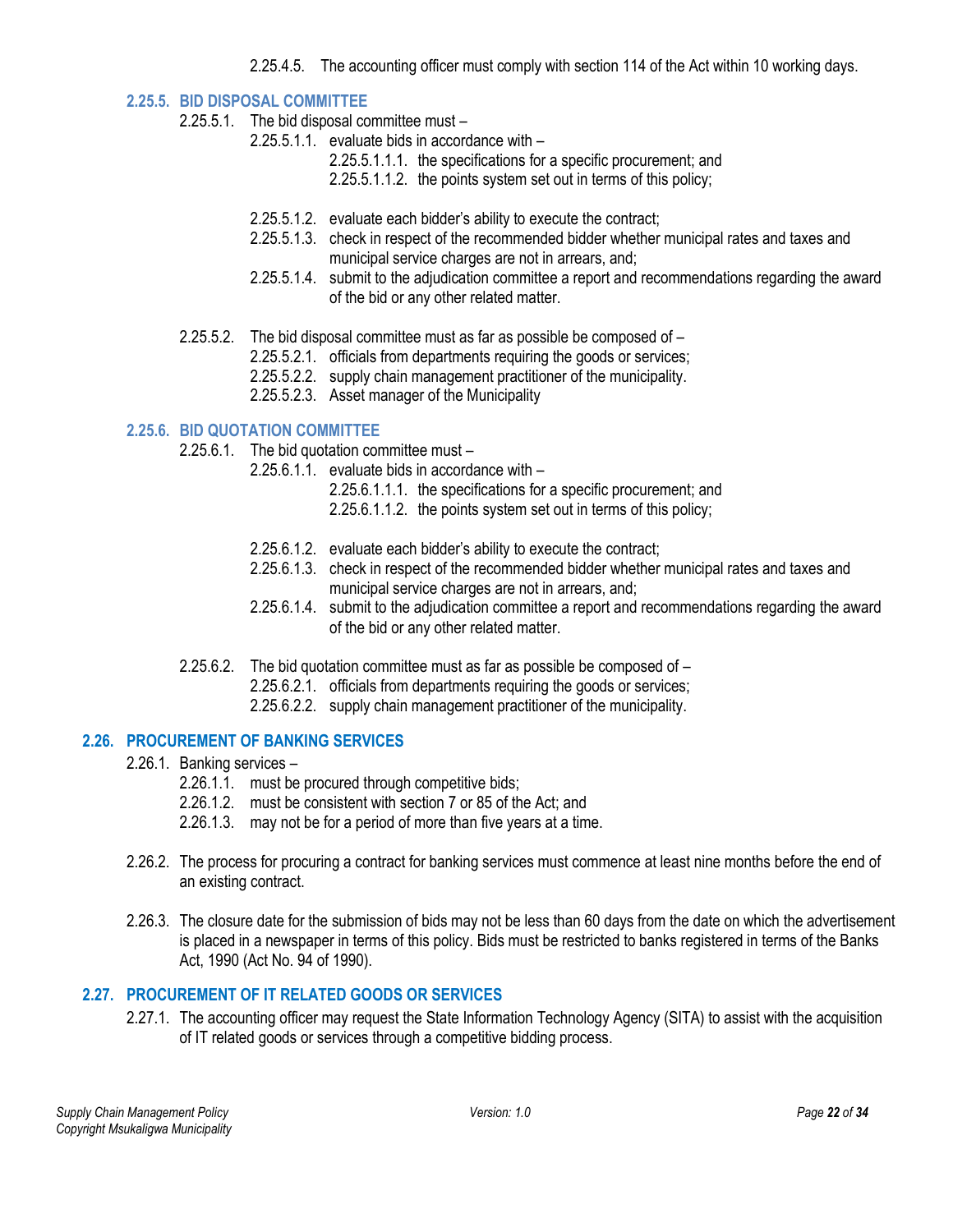- 2.27.2. Both parties must enter into a written agreement to regulate the services rendered by, and the payments to be made to, SITA.
- 2.27.3. The accounting officer must notify SITA together with a motivation of the IT needs if
	- 2.27.3.1. the transaction value of IT related goods or services required in any financial year will exceed R50 million (VAT included); or
	- 2.27.3.2. the transaction value of a contract to be procured whether for one or more years exceeds R50 million (VAT included).
- 2.27.4. If SITA comments on the submission and the municipality disagrees with such comments, the comments and the reasons for rejecting or not following such comments must be submitted to the council, the National Treasury, the relevant provincial treasury and the Auditor-General.

## <span id="page-22-0"></span>**2.28. PROCUREMENT OF GOODS AND SERVICES UNDER CONTRACTS SECURED BY OTHER ORGANS OF STATE**

- 2.28.1. The accounting officer may procure goods or services under a contract secured by another organ of state, but only if-
	- 2.28.1.1. the contract has been secured by that other organ of state by means of a competitive bidding process applicable to that organ of state;
	- 2.28.1.2. there is no reason to believe that such contract was not validly procured;
	- 2.28.1.3. there are demonstrable discounts or benefits to do so; and
	- 2.28.1.4. that other organ of state and the provider have consented to such procurement in writing.
- 2.28.2. Subparagraph (2.28.1) do not apply if
	- 2.28.2.1. a municipal entity procures goods or services through a contract secured by its parent municipality; or
	- 2.28.2.2. a municipality procures goods or services through a contract secured by a municipal entity of which it is the parent municipality.

## <span id="page-22-1"></span>**2.29. PROCUREMENT OF GOODS NECESSITATING SPECIAL SAFETY ARRANGEMENTS**

- 2.29.1. The acquisition and storage of goods in bulk (other than water) which necessitate special safety arrangements, including gasses and fuel, should be avoided where ever possible.
- 2.29.2. Where the storage of goods in bulk is justified, such justification must be based on sound reasons, including the total cost of ownership, cost advantages and environmental impact and must be approved by the accounting officer.

## <span id="page-22-2"></span>**2.30. PROCUREMENT FROM TRUST**

- 2.30.1. A trust, consortium or joint venture will qualify for points for their B-BBEE status level as a legal entity, provided that the entity submits their B-BBEE status level certificate.
- 2.30.2. A trust, consortium or joint venture will qualify for points for their B-BBEE status level as an unincorporated entity, provided that the entity submits their consolidated B-BBEE scorecard as if they were a group structure and that such a consolidated B-BBEE scorecard is prepared for every separate tender.

## <span id="page-22-3"></span>**2.31. PROCUREMENT FROM TERTIARY INSTITUTIONS**

- 2.31.1. When an organ of state is in need of a service provided by only tertiary institutions, such services must be procured Through;
	- 2.31.1.1. A tendering process from the identified tertiary institutions.
- 2.31.2. Tertiary institutions referred to in sub-regulation (11) will be required to submit their B-BBEE status in terms of the specialized scorecard contained in the B-BBEE Codes of Good Practice.
- 2.31.3. Should an organ of state require a service that can be provided by one or more tertiary institutions or public entities and enterprises from the private sector, the appointment of a contractor must be done by means of a tendering process;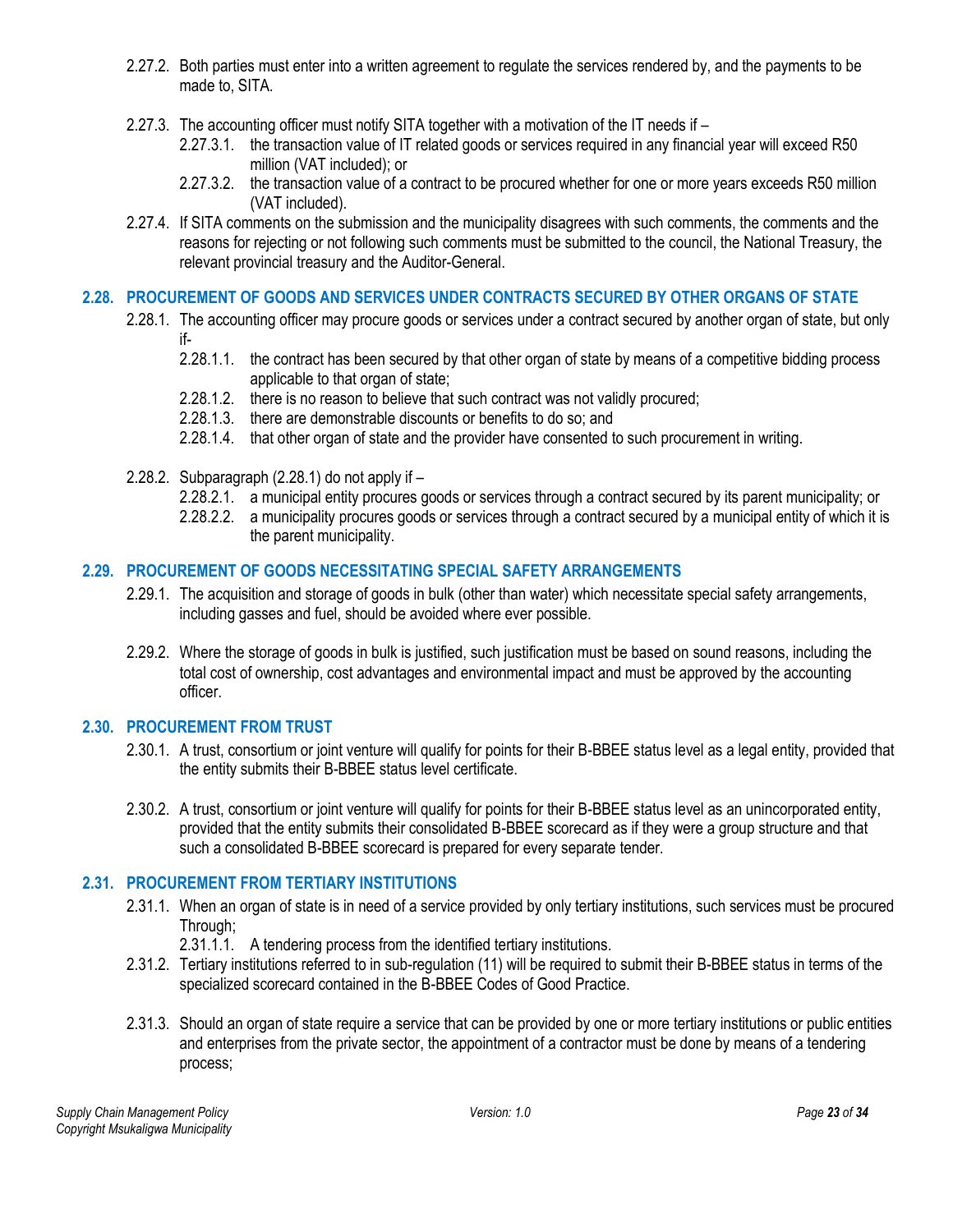2.31.4. Public entities will be required to submit their B-BBEE status in terms of the specialized scorecard contained in the B-BBEE Codes of Good Practice.

## <span id="page-23-0"></span>**2.32. APPOINTMENT OF CONSULTANTS**

- 2.32.1. The accounting officer may procure consulting services provided that any Treasury guidelines in respect of consulting services are taken into account when such procurements are made.
- 2.32.2. Consultancy services must be procured through competitive bids if–
	- 2.32.2.1. the value of the contract exceeds R200 000 (VAT included); or
	- 2.32.2.2. the duration period of the contract exceeds one year.
- 2.32.3. In addition to any requirements prescribed by this policy for competitive bids, bidders must furnish particulars of 2.32.3.1. all consultancy services provided to an organ of state in the last five years; and
	- 2.32.3.2. any similar consultancy services provided to an organ of state in the last five years.
- 2.32.4. The accounting officer must ensure that copyright in any document produced, and the patent rights or ownership in any plant, machinery, thing, system or process designed or devised, by a consultant in the course of the consultancy service is vested in the municipality.

# <span id="page-23-1"></span>**2.33. DEVIATION FROM, AND RATIFICATION OF MINOR BREACHES OF, PROCUREMENT PROCESSES**

- 2.33.1. The accounting officer may
	- 2.33.1.1. dispense with the official procurement processes established by this policy and to procure any required goods or services through any convenient process, which may include direct negotiations, but only –
		- 2.33.1.1.1. in an emergency;
		- 2.33.1.1.2. if such goods or services are produced or available from a single provider only;
		- 2.33.1.1.3. for the acquisition of special works of art or historical objects where specifications are difficult to compile;
		- 2.33.1.1.4. acquisition of animals for zoos and/or nature and game reserves; or
		- 2.33.1.1.5. in any other exceptional case where it is impractical or impossible to follow the official procurement processes; and
		- 2.33.1.1.6. ratify any minor breaches of the procurement processes by an official or committee acting in terms of delegated powers or duties which are purely of a technical nature.
		- 2.33.1.1.7. Repairs and maintenance e.g strip and quotes
- 2.33.2. The accounting officer must record the reasons for any deviations in terms of subparagraphs (1)(a) and (b) of this policy and report them to the next meeting of the council and include as a note to the annual financial statements.
- 2.33.3. Subparagraph (2) does not apply to the procurement of goods and services contemplated in paragraph 11(2) of this policy.

# <span id="page-23-2"></span>**2.34. EMERGENCY**

- 2.34.1. The conditions warranting emergency dispensation should include the existence of one or more of the following
	- 2.34.1.1. The possibility of human injury or death;
	- 2.34.1.2. The prevalence of human suffering or deprivation of rights;
	- 2.34.1.3. The interruption of essential services, including transport and communication facilities or support services critical to the effective functioning of the municipality as a whole;
	- 2.34.1.4. The possibility of serious damage occurring to the natural environment
	- 2.34.1.5. The possibility that failure to take necessary action may result in the municipality not being able to render essential community services; and
	- 2.34.1.6. The possibility that the security of the state could be compromised.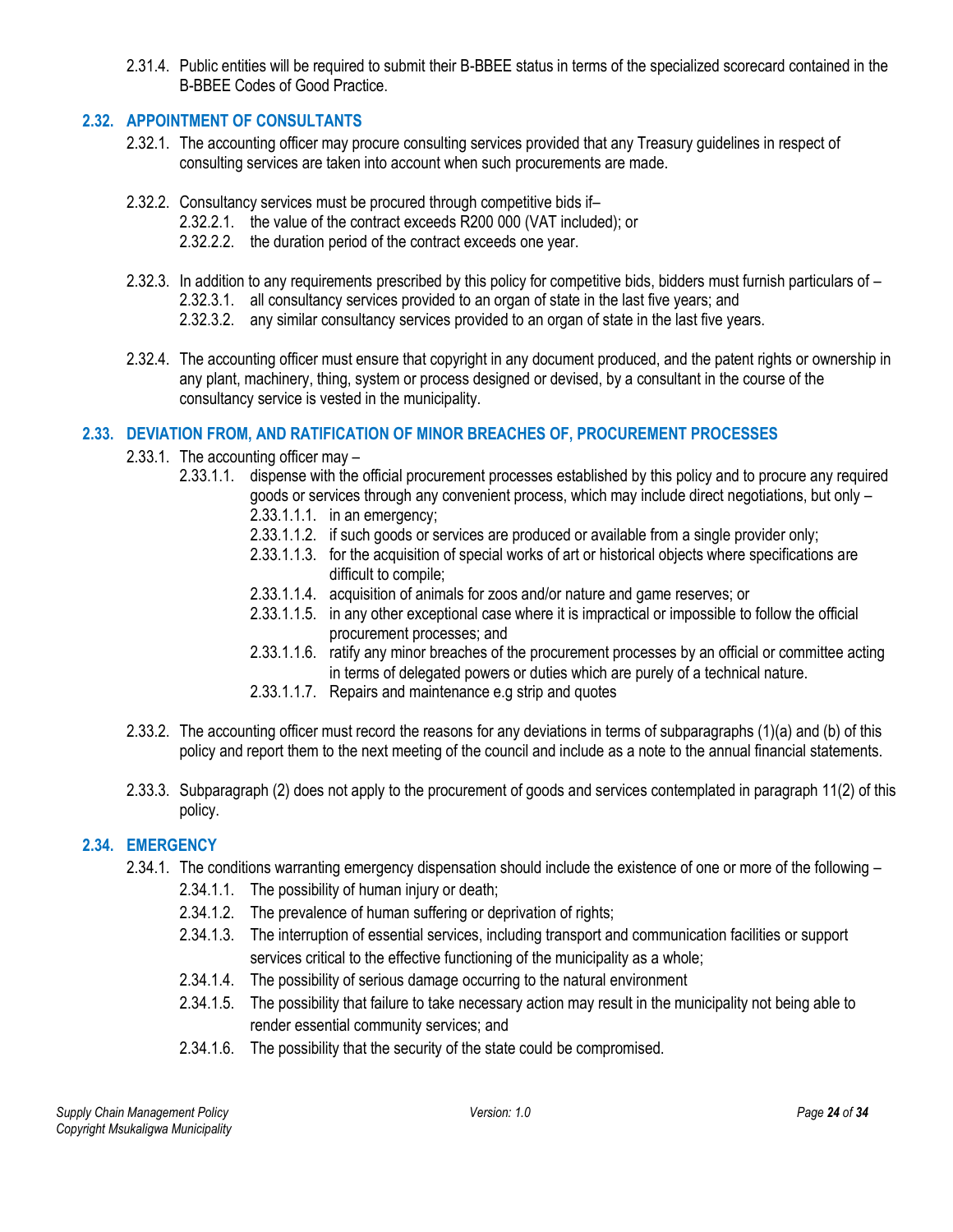- 2.34.2. The prevailing situation, or imminent danger, should be of such a scale and nature that it could not readily be alleviated by interim measures, in order to allow time for the formal procurement process. Emergency dispensation shall not be granted in respect of circumstances other than those contemplated above.
- 2.34.3. Where possible, in an emergency situation, three quotes in accordance with general acquisition management principles should be obtained and a report submitted to the Accounting Officer of Chief Financial officer for approval. However where time is of essence, the emergency shall be immediately addressed and the process formalised in a report to the Accounting Officer as soon as possible

# <span id="page-24-0"></span>**2.35. PROUDLY SA CAMPAIGN**

- 2.35.1. Msukaligwa Municipality supports the Proudly SA Campaigns to the extent that, all things being equal, preference is given to procuring local goods and services from;
	- 2.35.1.1. **Firstly**: Suppliers and Businesses within the municipality or district to cater 80% Local Economic Advancement in terms of tenders and quotations and 20% of services be procured externally.
	- 2.35.1.2. **Secondly**: Suppliers and Businesses within the relevant province.
	- 2.35.1.3. **Thirdly**: Suppliers and Businesses within the Republic of South Africa.
- 2.35.2. This Section also applies to general construction contracts/tenders by local bidders.
- 2.35.3. Msukaligwa Municipality supports the EPWP initiative. 2.35.3.1. Preference will be given to bidders who will ensure the implementation of EPWP in their contracts.

# <span id="page-24-1"></span>**2.36. UNSOLICITED BIDS**

- 2.36.1. In accordance with section 113 of the Act there is no obligation to consider unsolicited bids received outside a normal bidding process.
	- 2.36.1.1. The accounting officer may decide in terms of section 113(2) of the Act to consider an unsolicited bid, only if –
		- 2.36.1.1.1. the product or service offered in terms of the bid is a demonstrably or proven unique innovative concept;
		- 2.36.1.1.2. the product or service will be exceptionally beneficial to, or have exceptional cost advantages;
		- 2.36.1.1.3. the person who made the bid is the sole provider of the product or service; and
		- 2.36.1.1.4. the reasons for not going through the normal bidding processes are found to be sound by the accounting officer.
- 2.36.2. If the accounting officer decides to consider an unsolicited bid that complies with subparagraph (2) of this policy, the decision must be made public in accordance with section 21A of the Municipal Systems Act, together with –
	- 2.36.2.1. reasons as to why the bid should not be open to other competitors;
	- 2.36.2.2. an explanation of the potential benefits if the unsolicited bid were accepted; and
	- 2.36.2.3. an invitation to the public or other potential suppliers to submit their comments within 30 days of the notice.
- 2.36.3. All written comments received pursuant to subparagraph (3), including any responses from the unsolicited bidder, must be submitted to the National Treasury and the relevant provincial treasury for comment.
- 2.36.4. The adjudication committee must consider the unsolicited bid and may award the bid or make a recommendation to the accounting officer, depending on its delegations.
- 2.36.5. A meeting of the adjudication committee to consider an unsolicited bid must be open to the public.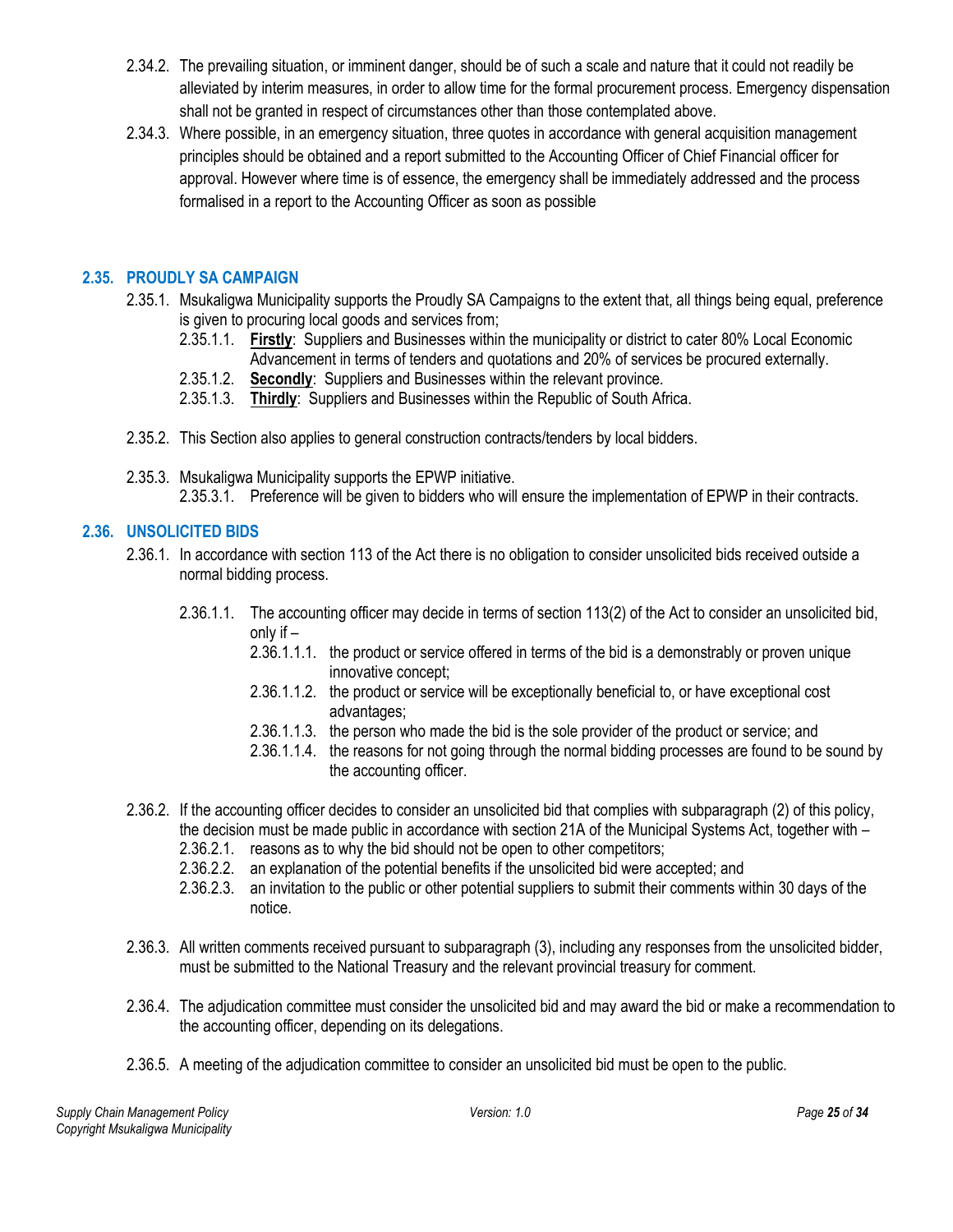- 2.36.6. When considering the matter, the adjudication committee must take into account
	- 2.36.6.1. any comments submitted by the public; and
	- 2.36.6.2. any written comments and recommendations of the National Treasury or the relevant provincial treasury.
- 2.36.7. If any recommendations of the National Treasury or provincial treasury are rejected or not followed, the accounting officer must submit to the Auditor General, the relevant provincial treasury and the National Treasury the reasons for rejecting or not following those recommendations.
- 2.36.8. Such submission must be made within seven days after the decision on the award of the unsolicited bid is taken, but no contract committing the municipality to the bid may be entered into or signed within 30 days of the submission.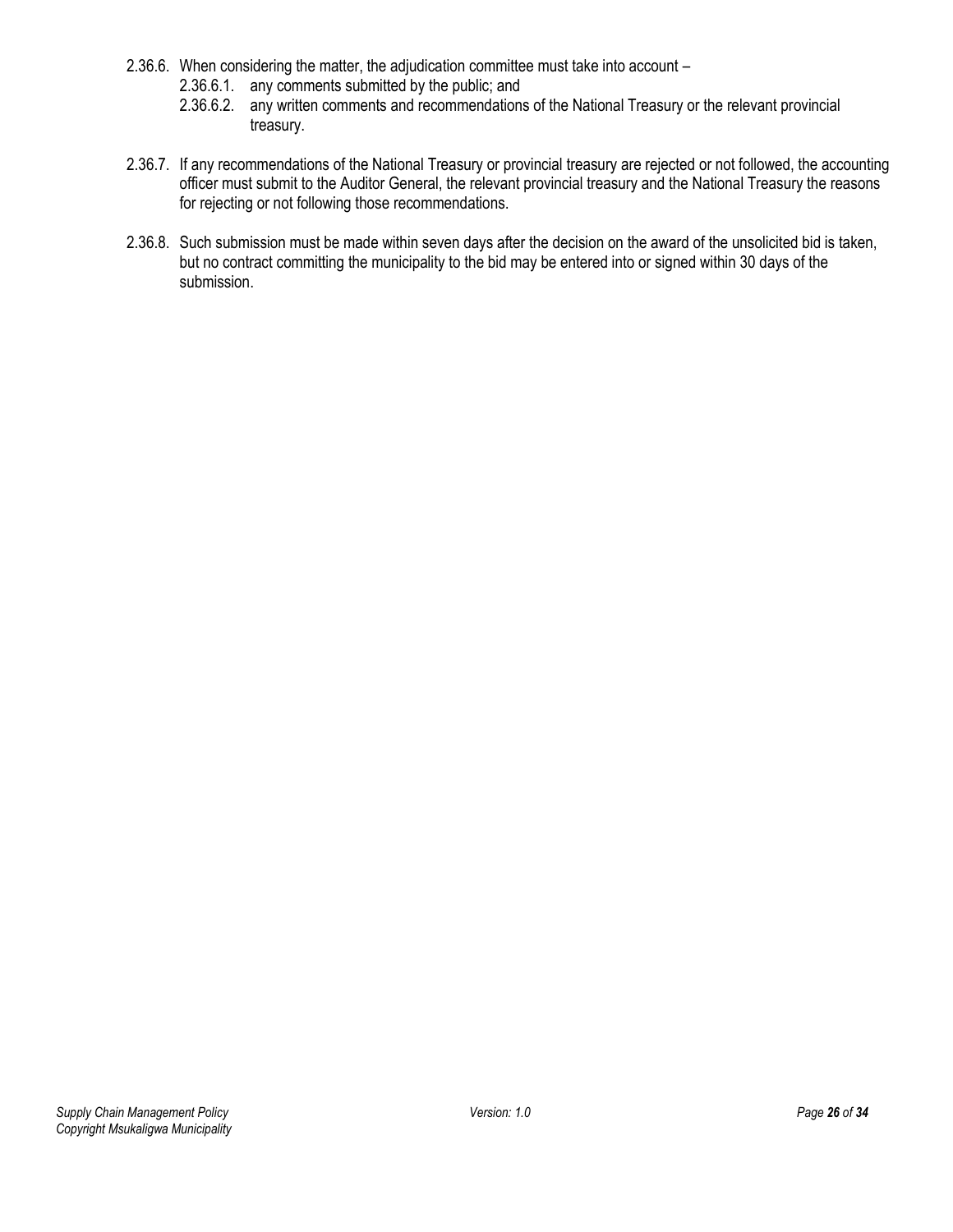#### <span id="page-26-1"></span><span id="page-26-0"></span>**3. CHAPTER 3: Logistics, Disposal, Risk and Performance Management**

#### **3.1. LOGISTICS MANAGEMENT**

3.1.1. The accounting officer must establish an effective system of logistics management in order to provide for the setting of inventory levels, placing of orders, receiving and distribution of goods, stores and warehouse management, expediting orders, transport management, vendor performance, and maintenance and contract administration.

#### <span id="page-26-2"></span>**3.2. DISPOSAL MANAGEMENT**

- 3.2.1. The accounting officer must establish an effective system of disposal management for the disposal or letting of assets, including unserviceable, redundant or obsolete assets, subject to sections 14 and 90 of the Act, which must stipulate the following:
- 3.2.2. The disposal of assets must–
	- 3.2.2.1. be by one of the following methods
		- 3.2.2.1.1. transferring the asset to another organ of state in terms of a provision of the Act enabling the transfer of assets;
		- 3.2.2.1.2. transferring the asset to another organ of state at market related value or, when appropriate, free of charge;
		- 3.2.2.1.3. selling the asset; or
		- 3.2.2.1.4. destroying the asset;
	- $3.2.2.2.$  provided that  $-$ 
		- 3.2.2.2.1. immovable property may be sold only at market related prices except when the public interest or the plight of the poor demands otherwise;
		- 3.2.2.2.2. movable assets may be sold either by way of written price quotations, a competitive bidding process, auction or at market related prices, whichever is the most advantageous;
		- 3.2.2.2.3. in the case of the free disposal of computer equipment, the provincial department of education must first be approached to indicate within 30 days whether any of the local schools are interested in the equipment; and
		- 3.2.2.2.4. in the case of the disposal of firearms, the National Conventional Arms Control Committee has approved any sale or donation of firearms to any person or institution within or outside the Republic;
	- 3.2.2.3. furthermore ensure that
		- 3.2.2.3.1. immovable property is let at market related rates except when the public interest or the plight of the poor demands otherwise; and
		- 3.2.2.3.2. all fees, charges, rates, tariffs, scales of fees or other charges relating to the letting of immovable property are annually reviewed; and
	- 3.2.2.4. ensure that where assets are traded in for other assets, the highest possible trade-in price is negotiated.

## <span id="page-26-3"></span>**3.3. RISK MANAGEMENT**

- 3.3.1. The criteria for the identification, consideration and avoidance of potential risks in the supply chain management system, are as follows-
	- 3.3.1.1. non compliance by the supplier to deliver within the agreed timeframes;
	- 3.3.1.2. supply of inferior goods or services by the supplier;
	- 3.3.1.3. inability of the supplier to provide goods or services as ordered;
	- 3.3.1.4. non adherence to the municipality policy with regards to utilization of preferred suppliers; and
	- 3.3.1.5. procurement of goods or services at prices or of a quality not in the best interest of the municipality.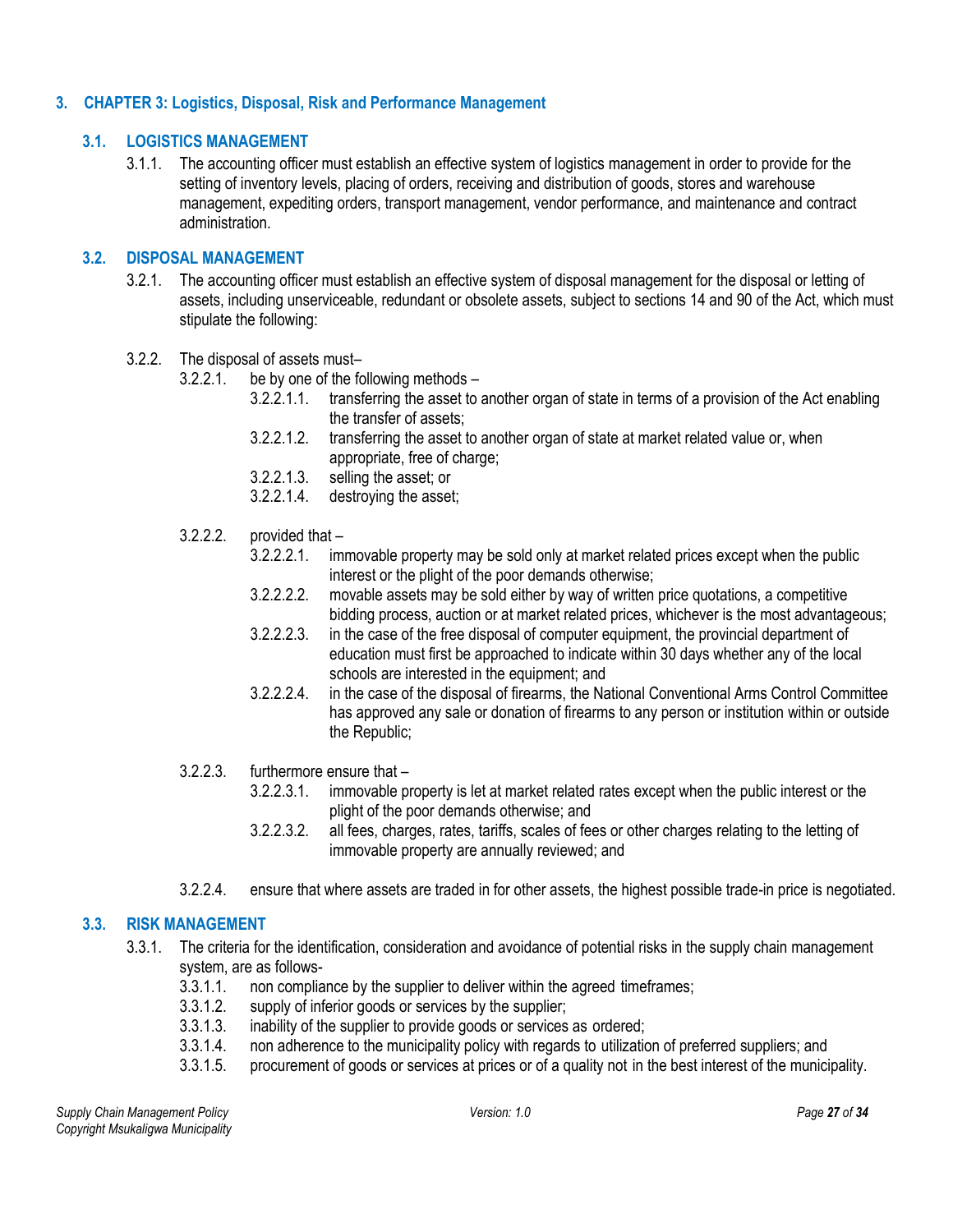- 3.3.2. Risk management must include
	- 3.3.2.1. the identification of risks on a case-by-case basis;<br>3.3.2.2. the allocation of risks to the party best suited to ma
	- the allocation of risks to the party best suited to manage such risks;
	- 3.3.2.3. acceptance of the cost of the risk where the cost of transferring the risk is greater than that of retaining it;
	- 3.3.2.4. the management of risks in a pro-active manner and the provision of adequate cover for residual risks; and
	- 3.3.2.5. the assignment of relative risks to the contracting parties through clear and unambiguous contract documentation.

#### <span id="page-27-0"></span>**3.4. PERFORMANCE MANAGEMENT**

3.4.1. The accounting officer must establish an effective internal monitoring system in order to determine, on the basis of a retrospective analysis, whether the authorised supply chain management processes were followed and whether the desired objectives were achieved.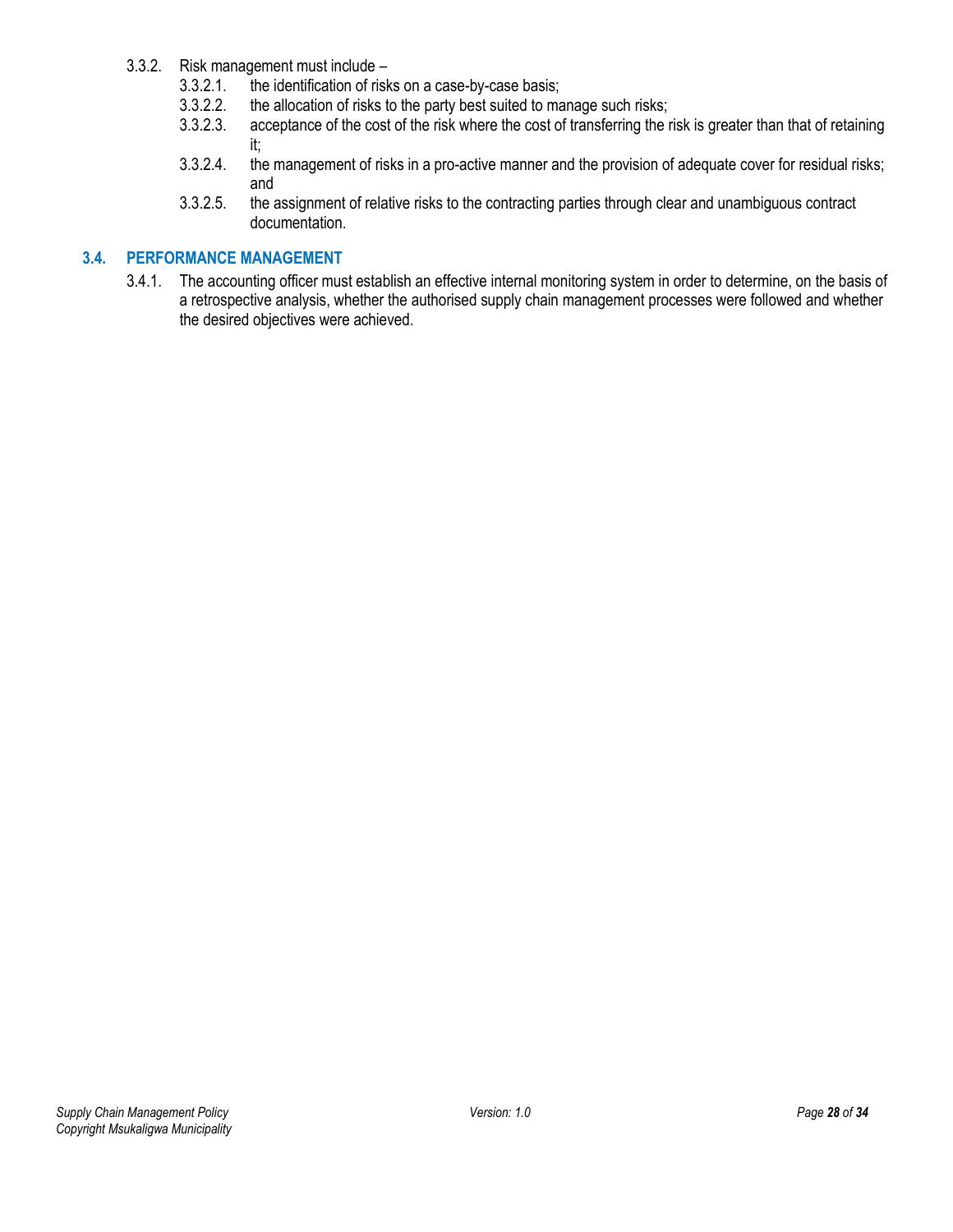## <span id="page-28-1"></span><span id="page-28-0"></span>**4. CHAPTER 4: Other matters**

#### **4.1. PROHIBITION ON AWARDS TO PERSONS WHOSE TAX MATTERS ARE NOT IN ORDER**

- 4.1.1. The accounting officer must ensure that, irrespective of the procurement process followed, no award above R15 000 is given to a person whose tax matters have not been declared by the South African Revenue Service to be in order.
- 4.1.2. Before making an award to a person the accounting person must first check with SARS whether that person's tax matters are in order.
- 4.1.3. If SARS does not respond within 7 days such person's tax matters may for purposes of subparagraph 10.1.1 be presumed to be in order.

#### <span id="page-28-2"></span>**4.2. COMBATING OF ABUSE OF SUPPLY CHAIN MANAGEMENT SYSTEM**

- 4.2.1. The accounting officer must establish measures for the combating of abuse of the supply chain management system, which must stipulate the following:
- 4.2.2. The accounting officer must–
	- 4.2.2.1. take all reasonable steps to prevent abuse of the supply chain management system;
	- 4.2.2.2. investigate any allegations against an official or other role player of fraud, corruption, favouritism, unfair or irregular practices or failure to comply with this supply chain management policy, and when justified – 4.2.2.2.1. take appropriate steps against such official or other role player; or
		- 4.2.2.2.2. report any alleged criminal conduct to the South African Police Service;
	- 4.2.2.3. check the National Treasury's database prior to awarding any contract to ensure that no recommended bidder, or any of its directors, is listed as a person prohibited from doing business with the public sector;
	- 4.2.2.4. reject any bid from a bidder–
		- 4.2.2.4.1. if any municipal rates and taxes or municipal service charges owed by that bidder or any of its directors to the municipality, or to any other municipality or municipal entity, are in arrears for more than three months; or
		- 4.2.2.4.2. who during the last five years has failed to perform satisfactorily on a previous contract with the municipality or any other organ of state after written notice was given to that bidder that performance was unsatisfactory;
	- 4.2.2.5. reject a recommendation for the award of a contract if the recommended bidder, or any of its directors, has committed a corrupt or fraudulent act in competing for the particular contract;
	- 4.2.2.6. cancel a contract awarded to a person if
		- 4.2.2.6.1. the person committed any corrupt or fraudulent act during the bidding process or the execution of the contract; or
		- 4.2.2.6.2. an official or other role player committed any corrupt or fraudulent act during the bidding process or the execution of the contract that benefited that person; and
	- 4.2.2.7. reject the bid of any bidder if that bidder or any of its directors
		- 4.2.2.7.1. has abused the supply chain management system of the municipality or has committed any improper conduct in relation to such system;
		- 4.2.2.7.2. has been convicted for fraud or corruption during the past five years;
		- 4.2.2.7.3. has wilfully neglected, reneged on or failed to comply with any government, municipal or other public sector contract during the past five years; or
		- 4.2.2.7.4. has been listed in the Register for Tender Defaulters in terms section 29 of the Prevention and Combating of Corrupt Activities Act (No 12 of 2004).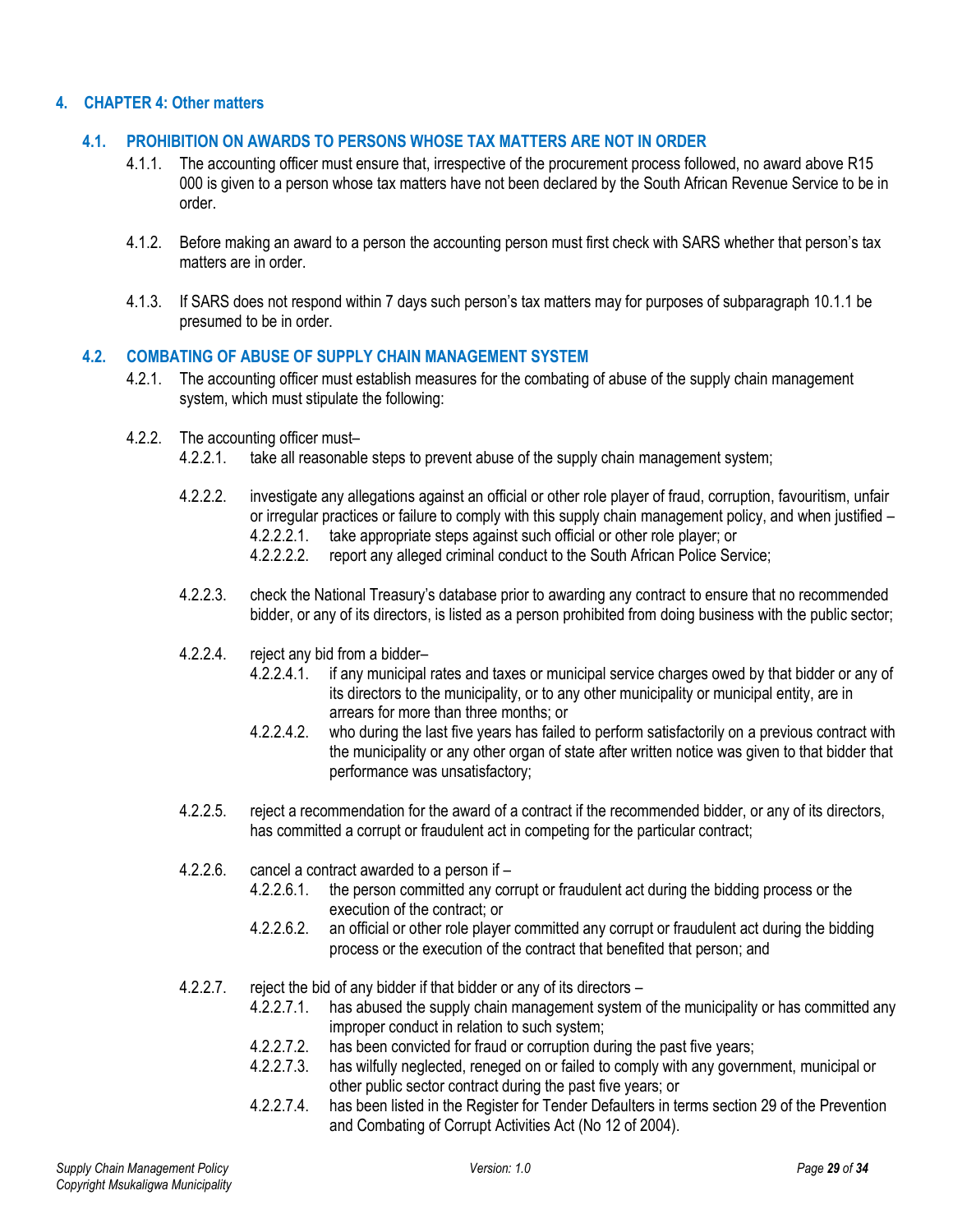4.2.3. The accounting officer must inform the National Treasury and relevant provincial treasury in writing of any actions taken in terms of subparagraphs (1)(b)(ii), (e) or (f) of this policy.

# <span id="page-29-0"></span>**4.3. PROHIBITION ON AWARDS TO PERSONS IN THE SERVICE OF THE STATE**

- 4.3.1. The accounting officer must ensure that irrespective of the procurement process followed, no award may be given to a person –
	- 4.3.1.1. who is in the service of the state; or
	- 4.3.1.2. if that person is not a natural person, of which any director, manager, principal shareholder or stakeholder is a person in the service of the state; or
	- 4.3.1.3. a person who is an advisor or consultant contracted with the municipality or municipal entity.

#### <span id="page-29-1"></span>**4.4. AWARDS TO CLOSE FAMILY MEMBERS OF PERSONS IN THE SERVICE OF THE STATE**

- 4.4.1. The notes to the annual financial statements must disclose particulars of any award of more than R2000 to a person who is a spouse, child or parent of a person in the service of the state, or has been in the service of the state in the previous twelve months, including –
	- 4.4.1.1. the name of that person;
	- 4.4.1.2. the capacity in which that person is in the service of the state; and
	- 4.4.1.3. the amount of the award.

## <span id="page-29-2"></span>**4.5. ETHICAL STANDARDS**

- 4.5.1. A code of ethical standards is hereby established, in accordance with subparagraph (2), for officials and other role players in the supply chain management system in order to promote–
	- 4.5.1.1. mutual trust and respect; and<br>4.5.1.2. an environment where busines
	- an environment where business can be conducted with integrity and in a fair and reasonable manner.
- 4.5.2. An official or other role player involved in the implementation of the supply chain management policy
	- 4.5.2.1. must treat all providers and potential providers equitably;<br>4.5.2.2. may not use his or her position for private gain or to impro
	- may not use his or her position for private gain or to improperly benefit another person;
	- 4.5.2.3. may not accept any reward, gift, favour, hospitality or other benefit directly or indirectly, including to any close family member, partner or associate of that person, of a value more than R350;
	- 4.5.2.4. notwithstanding subparagraph (2)(c), must declare to the accounting officer details of any reward, gift, favour, hospitality or other benefit promised, offered or granted to that person or to any close family member, partner or associate of that person;
	- 4.5.2.5. must declare to the accounting officer details of any private or business interest which that person, or any close family member, partner or associate, may have in any proposed procurement or disposal process of, or in any award of a contract by, the municipality;
	- 4.5.2.6. must immediately withdraw from participating in any manner whatsoever in a procurement or disposal process or in the award of a contract in which that person, or any close family member, partner or associate, has any private or business interest;
	- 4.5.2.7. must be scrupulous in his or her use of property belonging to the municipality;
	- 4.5.2.8. must assist the accounting officer in combating fraud, corruption, favouritism and unfair and irregular practices in the supply chain management system; and
	- 4.5.2.9. must report to the accounting officer any alleged irregular conduct in the supply chain management system which that person may become aware of, including–
		- 4.5.2.9.1. any alleged fraud, corruption, favouritism or unfair conduct;
		- 4.5.2.9.2. any alleged contravention of paragraph 47(1) of this policy; or
		- 4.5.2.9.3. any alleged breach of this code of ethical standards.
- 4.5.3. Declarations in terms of subparagraphs (2)(d) and (e)
	- 4.5.3.1. must be recorded in a register which the accounting officer must keep for this purpose;
	- 4.5.3.2. by the accounting officer must be made to the mayor of the municipality who must ensure that such declarations are recorded in the register.
- 4.5.4. The National Treasury's code of conduct must also be taken into account by supply chain management practitioners and other role players involved in supply chain management.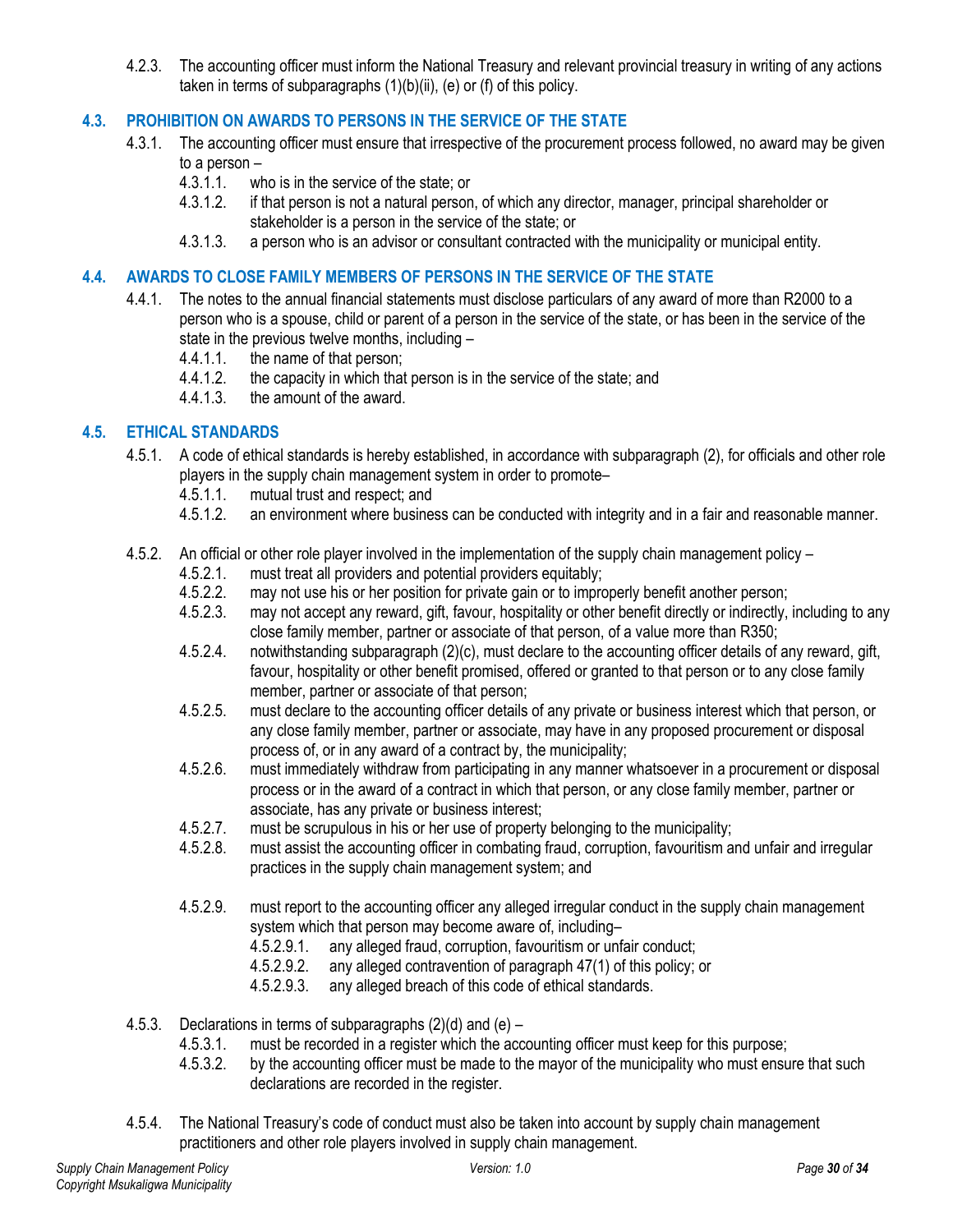- 4.5.5. It is recommended that the municipality or municipal entity adopt the National Treasury's code of conduct for supply chain management practitioners and other role players involved in supply chain management. When adopted, such code of conduct becomes binding on all officials and other role players involved in the implementation of the supply chain management policy of the municipality or municipal entity. A copy of the National Treasury code of conduct is available on the website **www.treasury.gov.za/mfma** located under "legislation". This code of conduct must be adopted by council.
- 4.5.6. A breach of the code of conduct adopted by the municipality must be dealt with in accordance with schedule 2 of the Systems Act.

## <span id="page-30-0"></span>**4.6. INDUCEMENTS, REWARDS, GIFTS AND FAVOURS TO MUNICIPALITIES, OFFICIALS AND OTHER ROLE PLAYERS**

- 4.6.1. No person who is a provider or prospective provider of goods or services, or a recipient or prospective recipient of goods disposed or to be disposed of may either directly or through a representative or intermediary promise, offer or grant –<br>4.6.1.1.
	- any inducement or reward to the municipality for or in connection with the award of a contract; or
	- 4.6.1.2. any reward, gift, favour or hospitality to
		- 4.6.1.2.1. any official; or
		- 4.6.1.2.2. any other role player involved in the implementation of the supply chain management policy.
- 4.6.2. The accounting officer must promptly report any alleged contravention of subparagraph 10.1.1 to the National Treasury for considering whether the offending person, and any representative or intermediary through which such person is alleged to have acted, should be listed in the National Treasury's database of persons prohibited from doing business with the public sector.
- 4.6.3. Subparagraph 10.6.1.1 does not apply to gifts less than R350 in value.

#### <span id="page-30-1"></span>**4.7. SPONSORSHIPS**

- 4.7.1. The accounting officer must promptly disclose to the National Treasury and the relevant provincial treasury any sponsorship promised, offered or granted, whether directly or through a representative or intermediary, by any person who is –
	- 4.7.1.1. a provider or prospective provider of goods or services; or
	- 4.7.1.2. a recipient or prospective recipient of goods disposed or to be disposed.

# <span id="page-30-2"></span>**4.8. OBJECTIONS AND COMPLAINTS**

4.8.1. Persons aggrieved by decisions or actions taken in the implementation of this supply chain management system, may lodge within 14 days of the decision or action, a written objection or complaint against the decision or action.

## <span id="page-30-3"></span>**4.9. RESOLUTION OF DISPUTES, OBJECTIONS, COMPLAINTS AND QUERIES**

- 4.9.1. The accounting officer must appoint an independent and impartial person, not directly involved in the supply chain management processes –
	- 4.9.1.1. to assist in the resolution of disputes between the municipality and other persons regarding
		- 4.9.1.1.1. any decisions or actions taken in the implementation of the supply chain management system; or
		- 4.9.1.1.2. any matter arising from a contract awarded in the course of the supply chain management system; or
	- 4.9.1.2. to deal with objections, complaints or queries regarding any such decisions or actions or any matters arising from such contract.
- 4.9.2. The accounting officer, or another official designated by the accounting officer, is responsible for assisting the appointed person to perform his or her functions effectively.
- 4.9.3. The person appointed must
	- 4.9.3.1. strive to resolve promptly all disputes, objections, complaints or queries received; and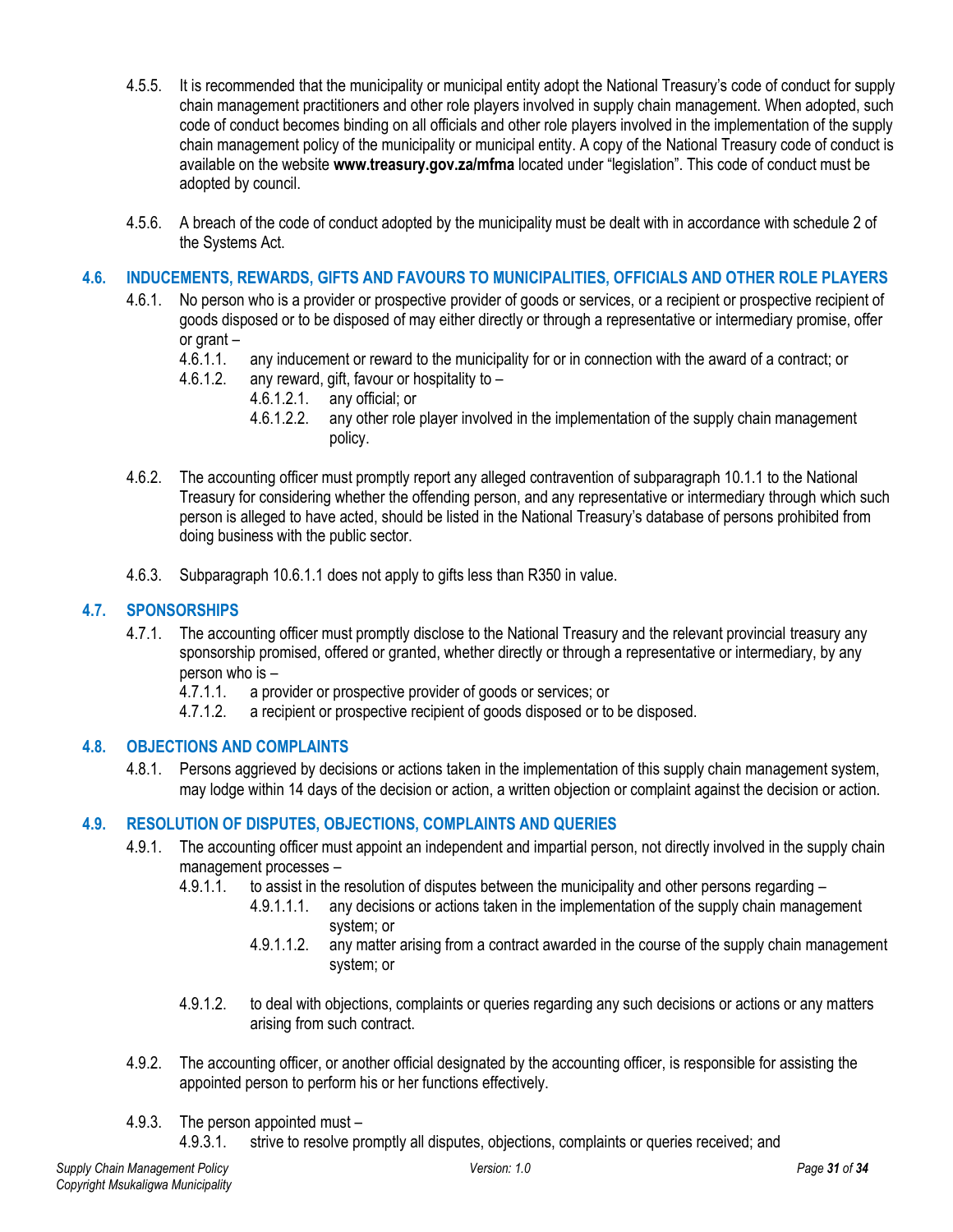- 4.9.3.2. submit monthly reports to the accounting officer on all disputes, objections, complaints or queries received, attended to or resolved.
- 4.9.4. A dispute, objection, complaint or query may be referred to the relevant provincial treasury if
	- 4.9.4.1. the dispute, objection, complaint or query is not resolved within 60 days; or
		- 4.9.4.2. no response is forthcoming within 60 days.
- 4.9.5. If the provincial treasury does not or cannot resolve the matter, the dispute, objection, complaint or query may be referred to the National Treasury for resolution.
- 4.9.6. This paragraph must not be read as affecting a person's rights to approach a court at any time.

#### <span id="page-31-0"></span>**4.10. REMEDIES FOR B-BBEE**

- 4.10.1. An organ of state must, upon detecting that-
	- 4.10.1.1. the B-BBEE status level of contribution has been claimed or obtained on a fraudulent basis; or
	- 4.10.1.2. any of the conditions of the contract have not been fulfilled, Act against the tenderer or person awarded the contract.
- 4.10.2. An organ of state may, in addition to any other remedy it may have against the person contemplated in subregulations  $(1)$  –
	- 4.10.2.1. disqualify the person from the tendering process;
	- 4.10.2.2. recover all costs, losses or damages it has incurred or suffered as a result of that person's conduct;
	- 4.10.2.3. cancel the contract and claim any damages which it has suffered as a result of having to make less favourable arrangements due to such cancellation;
	- 4.10.2.4. restrict the tenderer or contractor, its shareholders and directors, or only the shareholders and directors who acted on a fraudulent basis, from obtaining business from any organ of state for a period not exceeding 10 years, after the *audi alteram partem* (hear the other side) rule has been applied; and
	- 4.10.2.5. forward the matter for criminal prosecution.

# <span id="page-31-1"></span>**4.10.3. EME B-BBEE STATUS LEVEL CERTIFICATES ISSUED BY AUDITOR / ACCOUNTING OFFICERS AS CONTEMPLATED IN THE CLOSE CORPORATION ACT**

- 4.10.3.1. Certificates issued by an Auditor or Accounting Officer will be issued in his or her letterhead with the practice number and contact number clearly specified on the face of the certificates.
- 4.10.3.2. When confirming the validity of such a certificate, and as a minimum requirement, the following should be detailed on the face of the certificate:
	- 4.10.3.2.1. The Auditor's / Accounting Officer's letter head with full contact details;
	- 4.10.3.2.2. The Auditor's / Accounting Officer's practice numbers;
	- 4.10.3.2.3. The name and the physical location of the measured entity;
	- 4.10.3.2.4. The name and / or logo of the verification agency;
	- 4.10.3.2.5. The certificate must be signed by the authorised person from the Verification Agency.
	- 4.10.3.2.6. The registration number and, where applicable, the VAT number of the measured entity;
	- 4.10.3.2.7. The date of issue and the date of expiry;
	- 4.10.3.2.8. The certificate number for identification and reference;
	- 4.10.3.2.9. The scorecard that was used (for example EME, QSE or Generic);
	- 4.10.3.2.10. The B-BBEE Status Level of Contribution obtained by the measured entity; and
	- 4.10.3.2.11. The total black shareholding and total black female shareholding.

# <span id="page-31-2"></span>**4.10.4. EME B-BBEE STATUS LEVEL CERTIFICATES ISSUED BY VERIFICATION AGENCIES ACCREDITTED BY THE SANAS**

4.10.4.1. In the past, the issuance of B-BBEE Status Level Certificates in respect of EMEs did not form part of the SANAS accreditation scope. SANAS accredited Verification were, therefore, not permitted to use the SANAS symbol (Logo) on EME B-BBEE Status Level Certificates.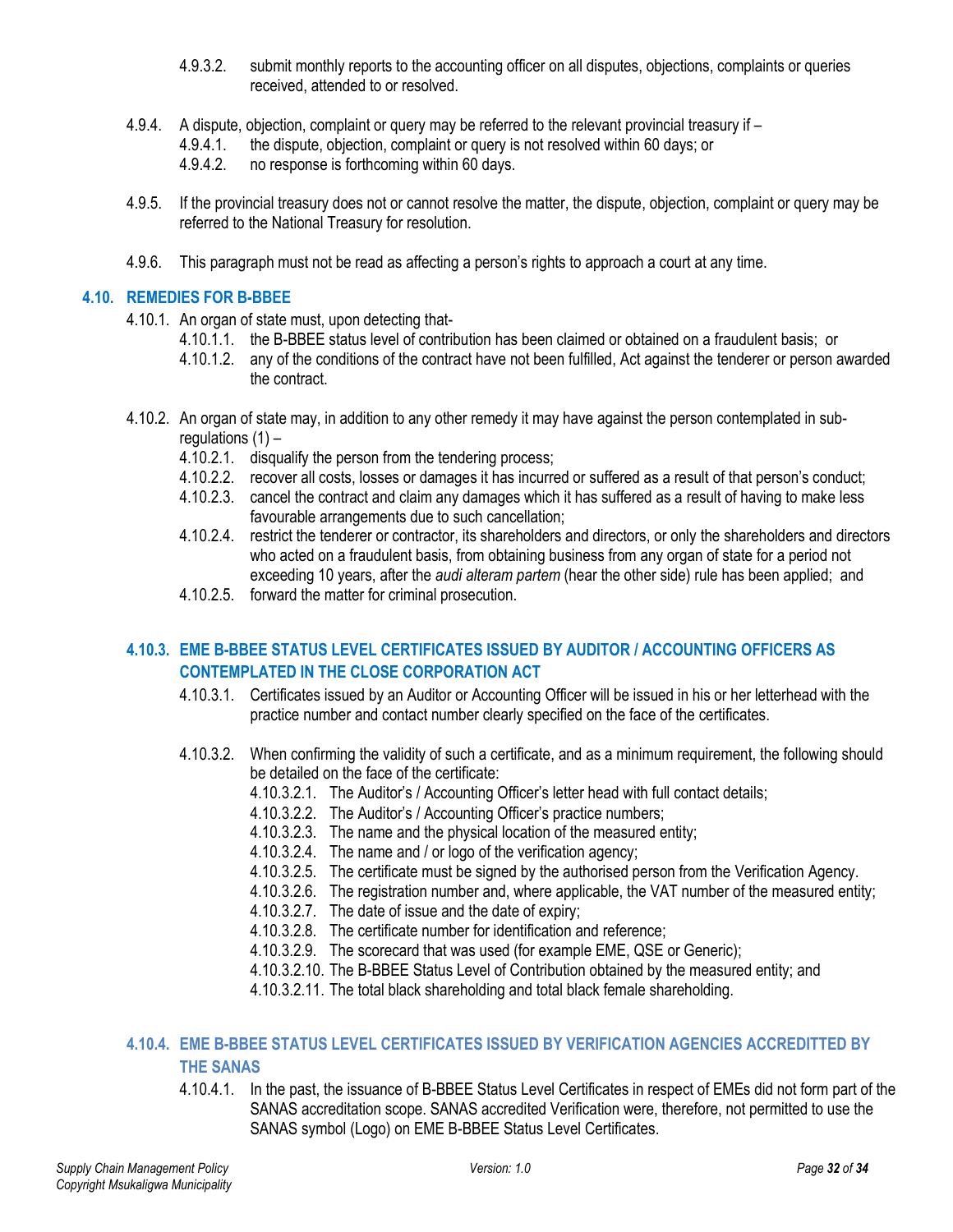- 4.10.4.2. In the light of Preferential Procurement Regulations, 2011 which came into effect on 7 December 2011 and its implementation Guide, issued by the National Treasury as part of Supply Chain Management (SCM) Circular dated 1 December 2011, it has become mandatory for the SANAS symbol (logo) to appear on the EME certificates. This is as a result of a greater need to provide certainty on the validity of EME B-BBEE Status Level Certificates issued.
- 4.10.4.3. AOs / AAs are , therefore, provided with the following guidance on the issuance and validation of EME B-BBEE Status Level Certificates issued by SANAS accredited Certification Agencies.
- 4.10.4.4. AOs / AAs are required to ensure that all EME B-BBEE Status Level Certificates issued by SANAS Accredited Verification Agencies on or after 1 March 2012 bear the SANAS symbol (logo) on the face of certificates.
- 4.10.4.5. EME B-BBEE Status Level Certificates issued by SANAS accredited Verification Agencies prior to 1 March 2012 and which do not bear the SANAS symbol (logo) are acceptable as evidence of their B-BBEE rating. AAs / AOs are, however, required to confirm the validity of the certificate by tracing the name of the issuing Verification Agency to the list of SANAS Accredited Agencies. This list is accessible on [http://www.sanas.co.za](http://www.sanas.co.za/)
- 4.10.4.6. Further guidance on the use of the SANAS symbol (logo) will be communicated by the SANAS directly to Verification Agencies.

# <span id="page-32-0"></span>**4.10.5. VERIFICATION AGENCIES ACCREDITED BY SANAS**

- 4.10.5.1. These certificates are identifiable by a SANAS logo and a unique BVA number.
- 4.10.5.2. The relevant BVA may be contacted to confirm whether such a certificate was issued.

## <span id="page-32-1"></span>**4.11. CONTRACTS PROVIDING FOR COMPENSATION BASED ON TURNOVER**

- 4.11.1. If a service provider acts on behalf of a municipality to provide any service or act as a collector of fees, service charges or taxes and the compensation payable to the service provider is fixed as an agreed percentage of turnover for the service or the amount collected, the contract between the service provider and the municipality must stipulate-
	- 4.11.1.1. a cap on the compensation payable to the service provider; and
	- 4.11.1.2. that such compensation must be performance based.

## <span id="page-32-2"></span>**4.12. BIDDERS COMMITMENTS**

- 4.12.1. All prospective bidders of the Municipality must
	- 4.12.1.1. Declare to abide to the mission and vision of Msukaligwa and must assist the municipality to realize and meets its objective.
	- 4.12.1.2. After an award of any contract more than R200 000.00 may voluntary commit itself to a social responsibility program, but the Accounting Officer must ensure compliance with clause 48 of this policy.
	- 4.12.1.3. Ensure and promote good relationship with all structures established in terms of municipal processes and the Municipal System and Municipal Structures Act.
	- 4.12.1.4. Promote the employment of local people, reimburse their services taking into consideration the minimum standards set by the Department of Labour through the Sectoral Determination Act.

## <span id="page-32-3"></span>**4.13. CHECKING THE LIST OF RESTRICTED SUPPLIERS**

- 4.13.1. The Accounting Officer must verify the status of the recommended bidder with the National Treasury prior to awarding a contract.
- 4.13.2. A response will be provided generally within one (1) working day confirming whether the name provided has been listed as a person or company prohibited from doing business with the public sector –
	- 4.13.2.1. The above request shall be forwarded by e-mail to [restrictions@treasurer.gov.za](mailto:restrictions@treasurer.gov.za)
	- 4.13.2.2. Under no circumstances shall a contract be awarded to a service provider whose name appears on the treasury defaulters register.

# <span id="page-32-4"></span>**4.14. REGISTER FOR THE TENDER DEFAULTERS**

4.14.1. The Accounting Officer must keep register of service providers that have defaulted with the Municipality in the past stating reasons for defaulting in terms of the Prevention and Combating Activities Act No 12 of 2004.